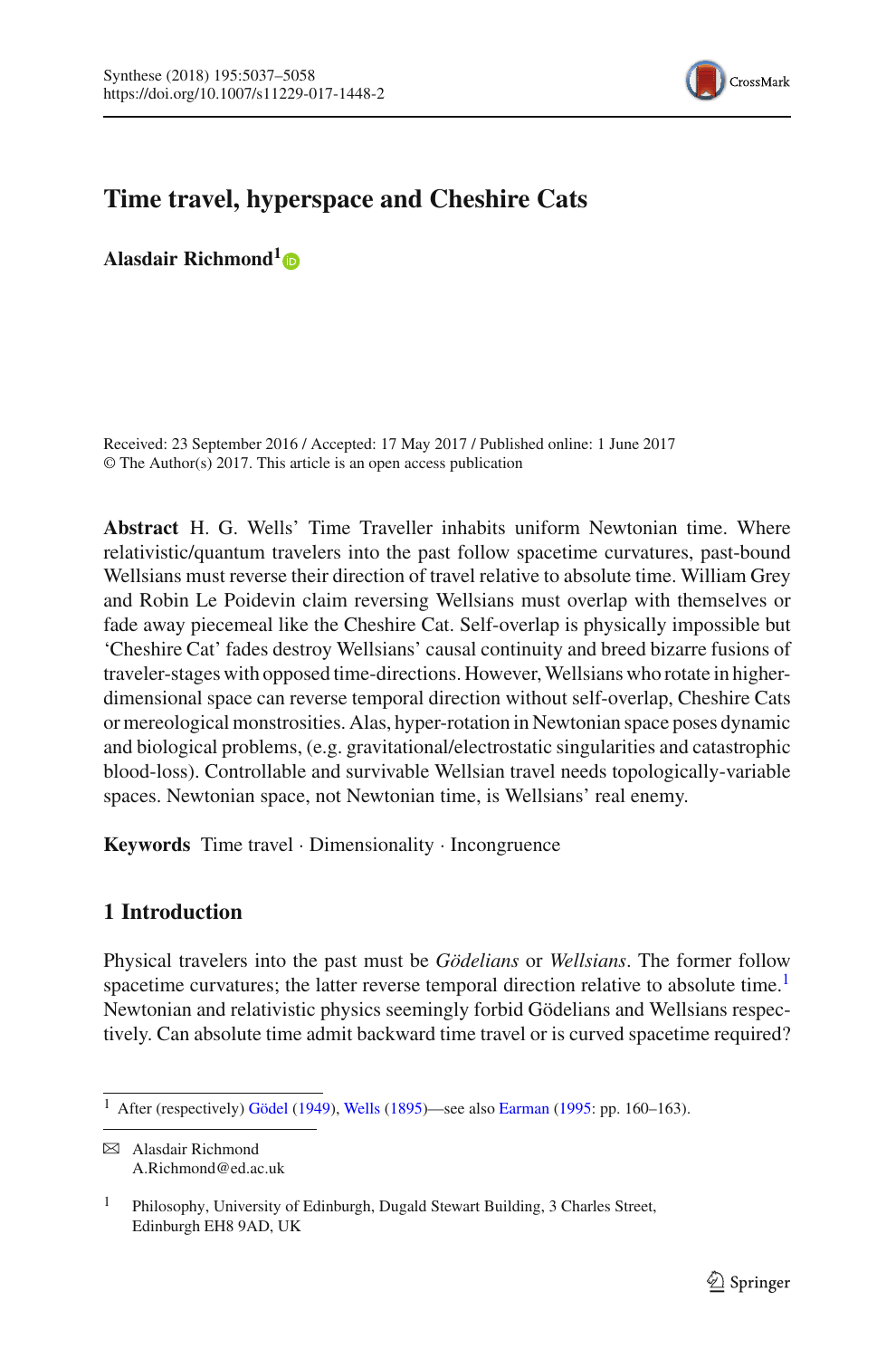[Grey](#page-20-2) [\(1999](#page-20-2)), [Le Poidevin](#page-20-3) [\(2005](#page-20-3)) claim reversing *extended* Wellsians must overlap with themselves or fade away piecemeal like the Cheshire Cat. Either way, travelercontinuity fails and Wellsian reversals are physically impossible.

However, Wellsians have options besides self-overlap or fades, which reveal surprising links between time travel, spatial topology and biology. *Pace* [Grey](#page-20-2) [\(1999](#page-20-2)), [Le Poidevin](#page-20-3) [\(2005\)](#page-20-3), absolute-time travel is possible if space is sufficiently accommodating. Wellsians can reverse without discontinuity or overlap if they rotate in higher-dimensional space. However, rotation in Newtonian hyperspace is neither (humanly) controllable nor survivable. Controllable, survivable Wellsian travel requires dynamic, variable-topology spaces. Wellsian time can be Newtonian, absolute and uniform; Wellsian space cannot. Wellsian travel requires that space itself be plastic.

## <span id="page-1-1"></span>**2 Lewisian time travel**

Time travel has been variously defined but David [Lewis](#page-20-4) [\(1976](#page-20-4): p. 145) defined it best:

Inevitably, it involves discrepancy between time and time. Any traveler departs and then arrives at his destination; the time elapsed from departure to arrival (positive, or perhaps zero) is the duration of the journey. But if he is a time traveler, the separation in time between departure and arrival does not equal the duration of the journey.

Discrepancies separate *external* and *personal* time. *External time* is time in a suitablyinclusive reference frame. (E.g. a galaxy's center of mass.) *Personal time* is travelertime, not a "further temporal dimension, but rather the way in which time is registered by a given object: a heart beating, hair growing, a minute hand moving, a candle burning", [\(Le Poidevin 2005](#page-20-3): p. 339). Travelers' memories, watches, digestion, (etc.) register personal time but none individually constitutes it. (Watch malfunctions or hibernation are not time travel.) Time travel affects everything in travelers' reference frames.

Following [Lewis](#page-20-4) [\(1976\)](#page-20-4), traveler identity and personal time require correct causal continuity between traveler-stages, and dissolve if inter-stage continuity fails. Whatever their relations to external time, genuine travelers are personal continuants:

For time travel requires personal identity—he who arrives must be the same person who departed. That requires causal continuity, in which causation runs from earlier to later stages in the order of personal time [\(Lewis 1976:](#page-20-4) p. 148).

If the usual causal connections underlying traveler-identity and personal time fail *en route*, the process isn't travel. Stages of genuine travelers are not joined merely by (e.g.) coincidental likenesses, spatiotemporal proximity or accidentally-shared purposes, howsoever close.<sup>[2](#page-1-0)</sup> Inter-stage qualitative similarity *alone* cannot make just any stageaggregate into a traveler if correct inter-stage causal links are lacking:

<span id="page-1-0"></span><sup>2</sup> Nor can they be joined solely by copying—which at least is a causal relationship but not of the right kind. Cf. [Lewis](#page-20-4) [\(1976:](#page-20-4) p. 148) on 'counterfeit time travel' achieved via (demon-managed) copying.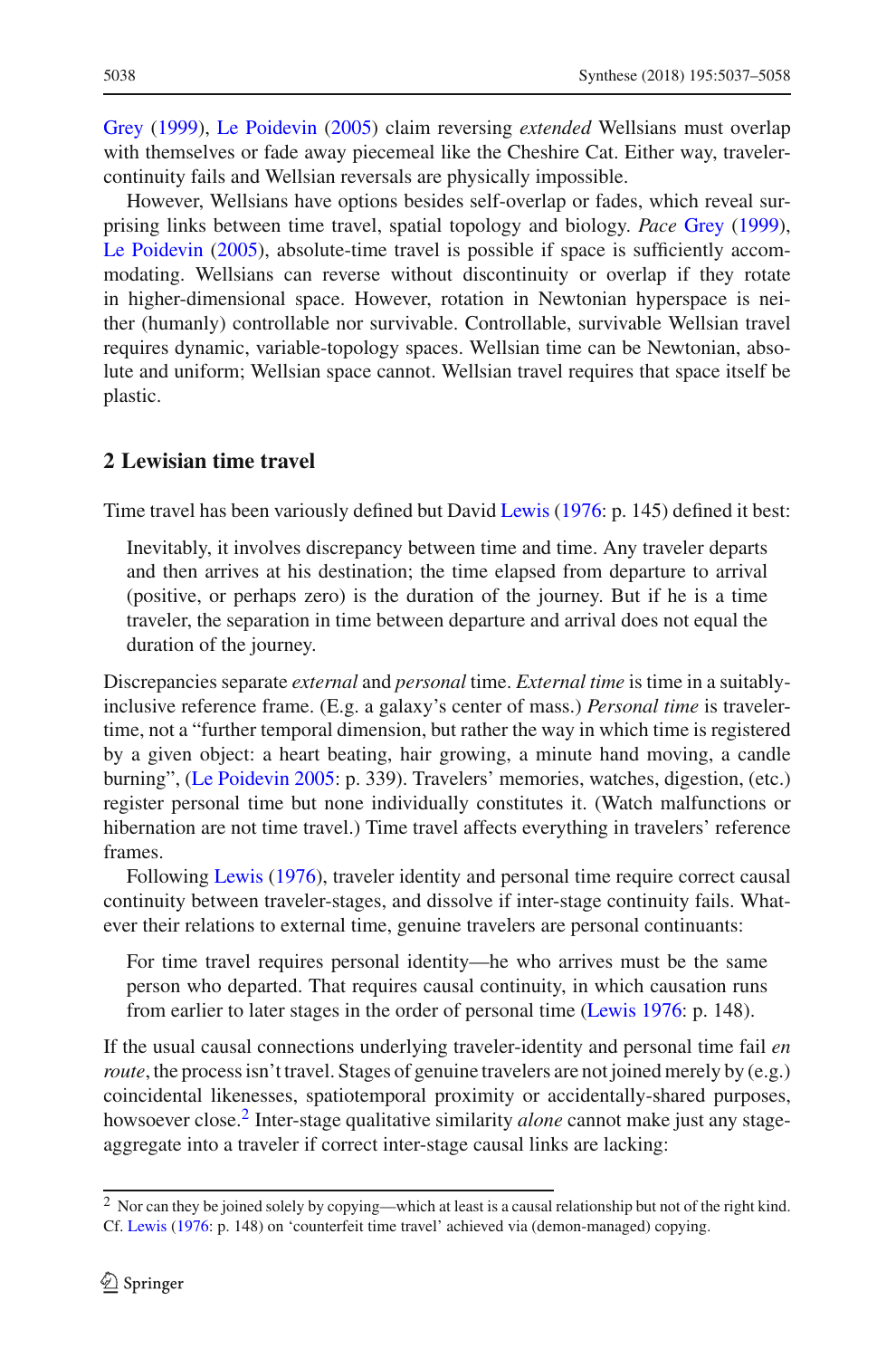… What unites the stages (or segments) of a time traveler is the same sort of mental, or mostly mental, continuity and connectedness that unites anyone else. The only difference is that whereas a common person is connected and continuous with respect to external time, the time traveler is connected and continuous only with respect to his own personal time (*Ibid.*).

Furthermore, if travelers are normal concrete things, their constitutive links should be spatiotemporally local. Any process that requires spatiotemporally discontinuous inter-stage links arguably does not involve *bona fide* travel. This papers argues that extended Wellsians cannot maintain correct inter-stage causal links (and hence personal time) unless space has extra dimensions or (preferably) variable structure.

#### <span id="page-2-0"></span>**3 Gödelians and Wellsians**

Wells [\(1895\)](#page-21-0) has a thoroughly Newtonian background. Newtonian space and time are mutually independent, eternal substances. Newtonian time is absolute and uniform passing everywhere in the same direction, at the same rate. Newtonian worlds *as a whole* possess unambiguous time functions and absolute simultaneity, i.e. have a universal 'now'. In relativity, space and time are not independent existents but twin aspects of spacetime. General relativity predicts matter's presence affects spacetime itself and allows time (in effect) to 'curve'. [Gödel](#page-20-0) [\(1949](#page-20-0)) describes spacetimes so curved as to allow 'closed timelike curves' (CTCs): journeys that are always (locally) futuredirected yet eventually rendezvous with their own spatiotemporal starting points. Parts of Gödel universes (e.g. galaxies) can have well-defined time-functions but Gödel universes *in toto* cannot: they have no universal 'now'. (Simultaneity relations cannot be defined for their entirety.) Gödel universes neither begin nor end but simply *are*: infinite, four-dimensional blocks with strange geometrical 'twists' that let travelers visit any (externally) earlier or later times. Wellsians take peculiar journeys in otherwise conventional universes; Gödelians are otherwise conventional travelers in strangely-structured spacetimes. Wellsians actively go against time's local flow; Gödelians passively follow time's local direction. (Wellsians resemble helicopters in a uniform breeze; Gödelians, balloons in a cyclone.) In effect, Gödelians merely persist in idiosyncratic directions. Gödelians thus don't much resemble time travelers in fiction, who can generally go anywhere in history. Indeed, some (notably [Le Poidevin](#page-20-3) [2005\)](#page-20-3) think Gödelians' relative lack of room for maneuver means they cannot genuinely time-travel. If so, problems for Wellsians doom physical time travel.

Newtonian worlds are temporally well-behaved. [Gödel\(1949\)](#page-20-0) universes have CTCs through every point. CTCs have well-defined past and future directions *locally* (in the traveler's vicinity) but not *globally* (viewed as a whole). Gödelians can re-encounter their own pasts by traveling into their local future. Past and future are only *relatively* distinct on CTCs, rather as 'up' and 'down' are not absolute distinctions but relative to the Earth's center. (Similarly, clock-faces have well-defined clockwise and anticlockwise directions at every point yet a sufficiently prolonged clockwise journey revisits its starting point.) Reversing direction against external time gives Wellsian travel clear start- and end-points. Such reversals present the problems which are the main focus here. Starts and finishes for Gödelian travel are less clear, as temporal oddi-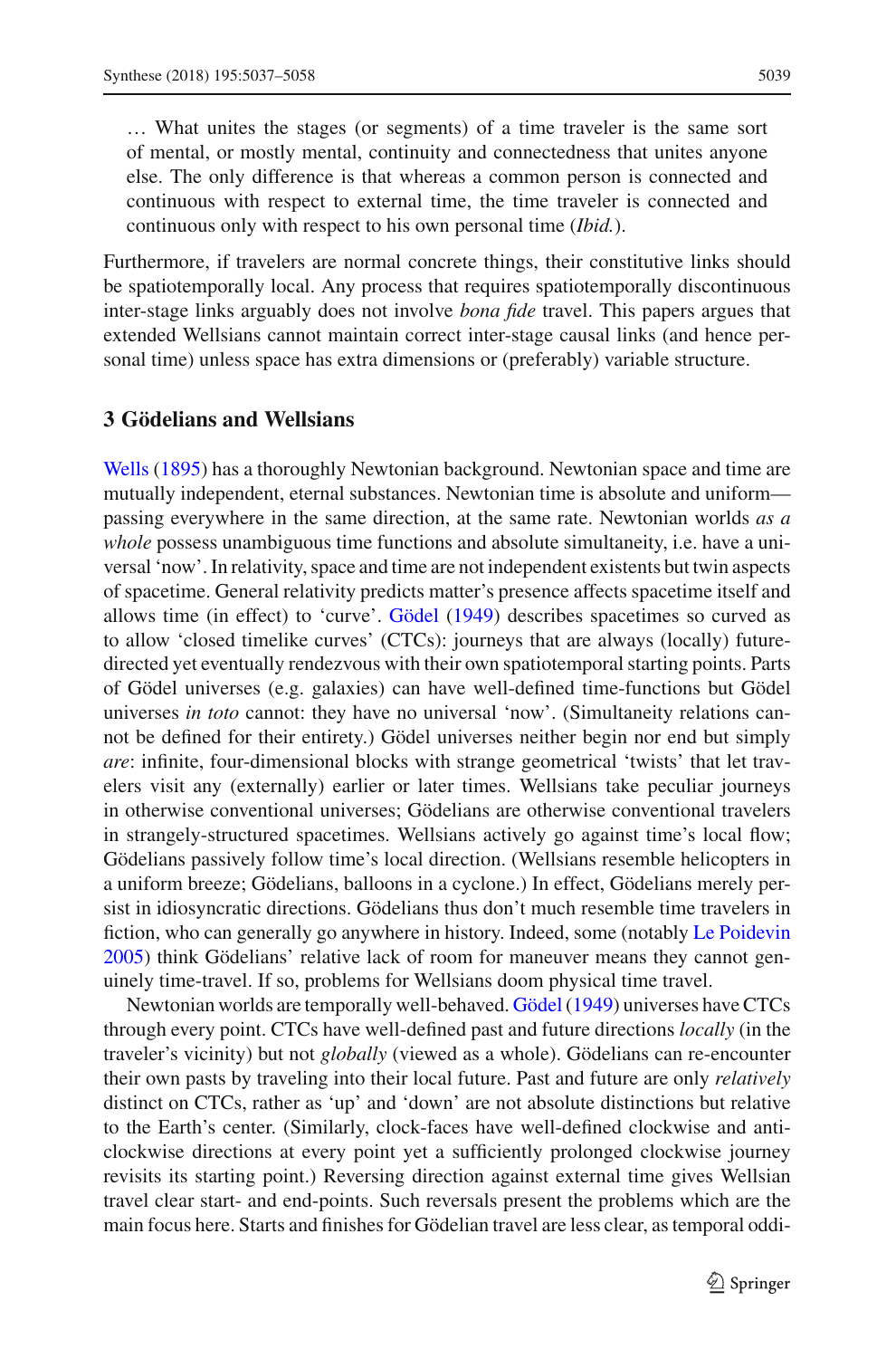

<span id="page-3-2"></span>**Fig. 1** Gödelian and Wellsian

ties show up only for the whole journey: "In Gödel's space-time the *local temporal and causal order* will not differ from the one we are familiar with in our world; deviations [can](#page-21-0) [only](#page-21-0) occur for global distances", [\(Pfarr 1981:](#page-21-1) p. 1090, emphasis original).

Wells [\(1895\)](#page-21-0) features no processes recognized by relativity. Relativistic time travel (time dilation or CTCs) requires movement and/or gravitational differences between personal and external reference frames. However, Wells' [\(1895](#page-21-0)) Traveller sits at rest (relative to the Earth) with his personal time varying in direction and/or rate of travel relative to all surrounding objects. Everything outside Wells' [\(1895\)](#page-21-0) machine registers one external time, while the machine enjoys a unique personal time without motion or gravitational differences relative to its surroundings. During backward time-travel, Wells' [\(1895](#page-21-0)) Traveller sees everything outside the Machine seemingly go into reverse. Unlike Wellsians, Gödelians see no apparent failures of entropy (or other temporal anomalies) in their immediate extra-vehicular surroundings. Wellsian travel requires locally and globally backward causation; Gödel travel requires only the latter.

Below are depicted one Gödelian and seven Wellsians in various one-dimensional and two-dimensional spaces, ('Linelands' and 'Flatlands' respectively).<sup>3</sup> All illus-trations have one time-dimension.<sup>[4](#page-3-1)</sup> Wellsian<sub>(a)</sub> is an unextended (point-like) object which reverses temporal direction twice (first at  $\phi$  and then at  $\omega$ ) but otherwise persists normally (Fig. [1\)](#page-3-2).

External time increases and personal time decreases  $\omega$ -to- $\varphi$ . Each personal moment holds one Wellsian. Each external moment ω-to-φ (e.g. *m*1) holds three Wellsians, the midmost growing younger as external time increases. Viewed externally, two Wellsians seem to converge on  $\phi$  and disappear, while two seemingly appear *ex nihilo* at  $\omega$  and diverge. If these phases form parts of one history, physical continuity (and personal time) must survive  $\phi$  and  $\omega$ —otherwise, they are three separate objects and not one continuant. Wellsian round-trips require both  $\phi$ -style and  $\omega$ -style reversals. Wells' [\(1895\)](#page-21-0) Traveller departs from/returns to external times around 10 am and 7.30 pm respectively on one day early in 1894. Meantime, he spends eight personal days visiting

<sup>3</sup> After the linear and planar kingdoms in [Abbott](#page-20-5) [\(1884](#page-20-5)). See also [Rucker](#page-21-2) [\(1986:](#page-21-2) p. 19 ff).

<span id="page-3-1"></span><span id="page-3-0"></span><sup>4</sup> [Le Poidevin](#page-20-3) [\(2005](#page-20-3): pp. 340–342) discounts extra *temporal* dimensions as solutions for double occupancy and follows [Lewis](#page-20-4) [\(1976](#page-20-4): p. 145) in doubting that travel in multi-dimensional time is genuine time travel. Cf. [Richmond](#page-21-3) [\(2000\)](#page-21-3): pp. 269–270.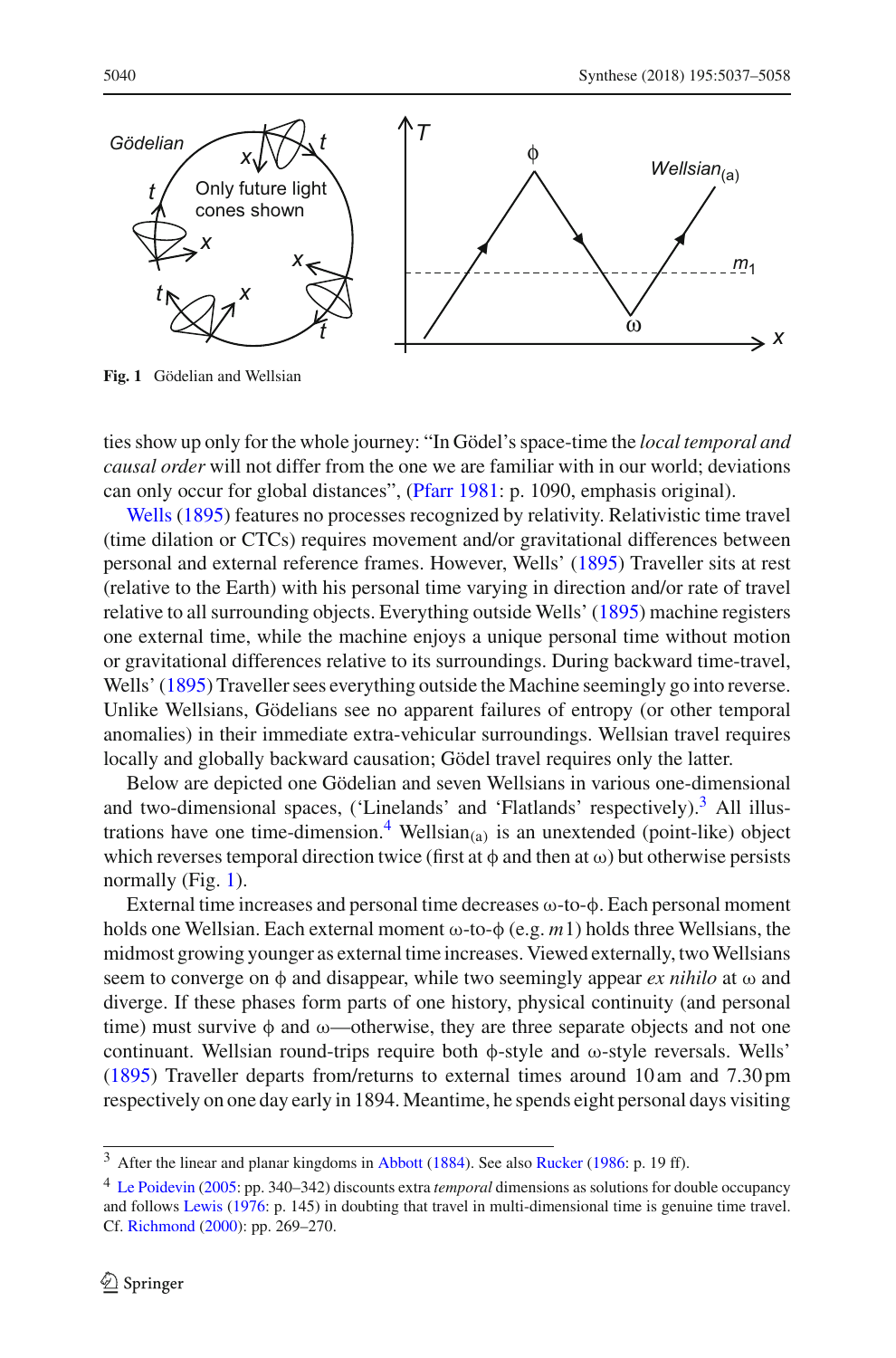

<span id="page-4-1"></span>**Fig. 2** Double occupancy

802,701 AD and then c. thirty million AD. He presumably reverses φ-style leaving the future and then  $\omega$ -style re-entering 1894.<sup>[5](#page-4-0)</sup>

Wellsian reversals seem temporally peculiar but spatially benign—at least for unextended objects. However, *extended* Wellsians risk overlapping later and earlier selves. What [Grey](#page-20-2) [\(1999:](#page-20-2) pp. 60–61) baptizes *double occupancy* looms pre-φ and post-ω, with "not one but two machines—one going backwards and the other forwards each apparently occupying (or attempting to occupy) the same location". Wellsians face identical difficulties at φ-style 'apex-instants' or ω-style 'nadir-instants'—it's *changing* direction that poses problems. Can extended concrete objects make such [transition](#page-20-6)s?

Dowe [\(2000:](#page-20-6) p. 446) suggests reversing Wellsians avoid self-overlap if they also move in space: "To do this sort of time travel you have to take a run up". Passers-by might see a departing Wellsian machine "moving across a field, and … its reversed later self moving towards it (*perhaps an antimatter time machine, perhaps not*)", until "the two collide, apparently annihilating both", (*ibid.*, emphasis added). However, as [Le Poidevin](#page-20-3) [\(2005:](#page-20-3) p. 344) shows and Fig. [2](#page-4-1) illustrates, movement during reversal still leaves some overlap inevitable. (At least movement at *finite* velocity. Infinite velocity, even if coherent, threatens discontinuous existence or multiple overlapping stages.) Moving is not enough.

Stationary Wellsian<sub>(b)</sub> reverses once at  $t_2$  so two copies overlap completely at every moment shown. Co-occupancy is more localized and transitory for moving Wellsian<sub>(c)</sub>. The leading and trailing edges of Wellsian*(*c*)* are 'B' and 'A' respectively. In external time, two of Wellsian<sub>(c)</sub> first meet at  $t_1$ , when the forward phase's edge B meets the backward phase's edge A. These two Wellsians*(*c*)* then progressively overlap until they coincide at  $t_2$  and vanish thereafter. Wellsians<sub>(b,c)</sub> are extended objects which multiply occupy the same spaces for extended periods. If one Wellsian can't exclude another from its space  $t_1 - t_2$ , is it still *concrete* at such times? Genuine solutions to double occupancy must at least let Wellsians behave like concrete objects that have continuous histories.

<span id="page-4-0"></span><sup>5</sup> For probable dates, times and durations of the Traveller's adventures, see [Geduld 1987:](#page-20-7) p. 40, 48 and 94 n. 14. In discarded 1894 drafts, the Traveller overshoots on his journey home, lands first in a prehistoric swamp and then nearly gets shot as a warlock on New Year's Eve 1645, (*ibid*. pp. 187–188).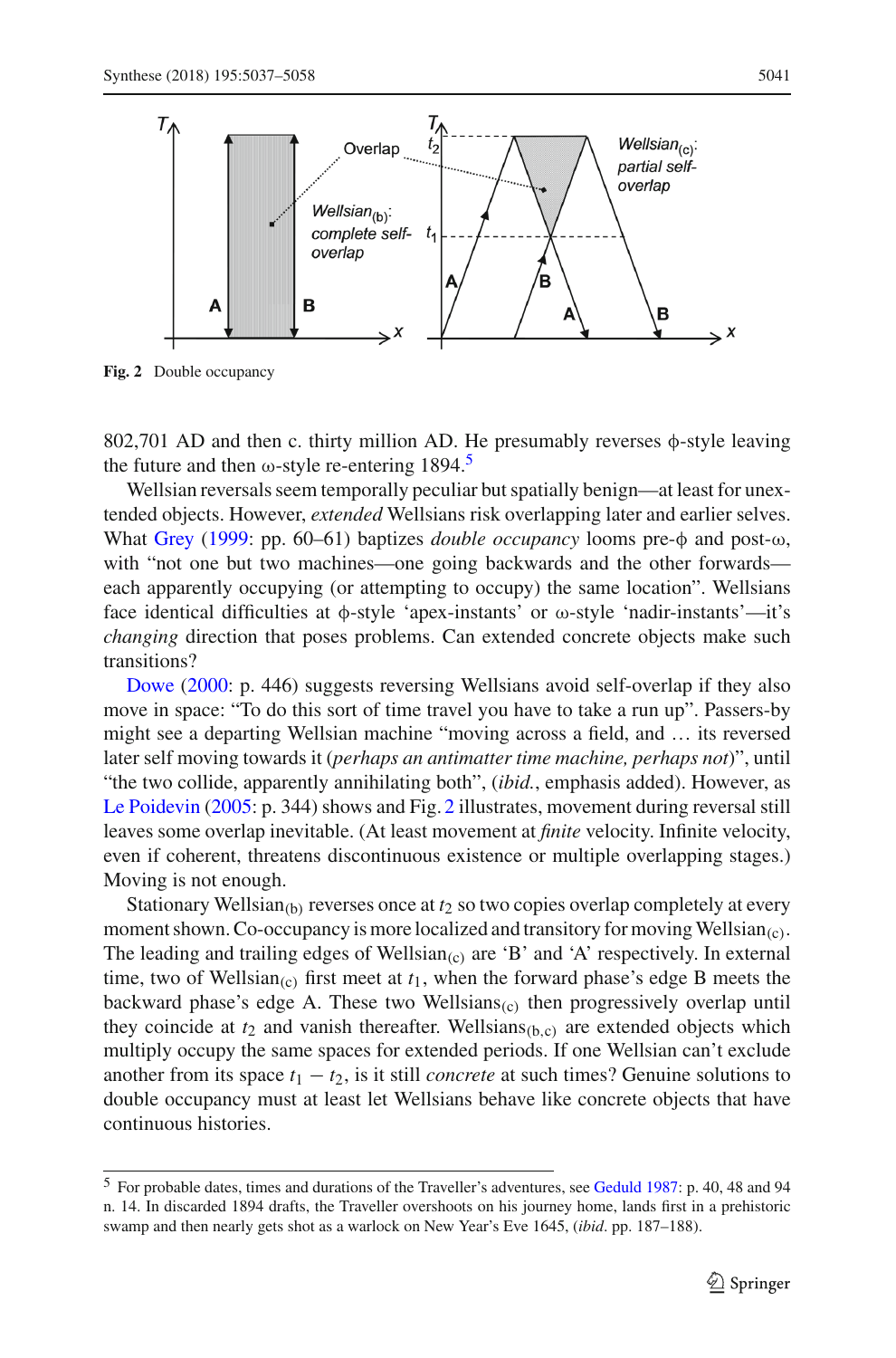Time travelers who are Gödelian, unextended or spatiotemporally discontinuous all evade double occupancy. Likewise, diverse tropes, universals, fields or sortals $\frac{6}{10}$ can co-occupy. However, "two [concrete] objects of the same kind (persons, chairs, iron spheres)", [\(Le Poidevin 2005](#page-20-3): pp. 336–337) cannot co-occupy. Napoleon and his dress-sense can co-occupy but Napoleon and Wellington cannot, and nor can two Napoleons.

Interestingly, [Le Poidevin](#page-20-3) [\(2005](#page-20-3): p. 350) thinks backward time travel should be something travelers *do* (or initiate), and should proceed against time's global direction:

It is, I think, a moot point whether simply following a closed time-like curve in worlds where there is no global earlier-later direction constitutes genuine timetravel. Arguably, time travel is something that, as we might put it, goes against the grain of space-time, rather than simply following it.

If Gödelians are mere slaves of curved spacetimes (with no global time direction to buck), only Wellsians could truly time-travel. (For similar sentiments, see [Torretti](#page-21-4) [1999:](#page-21-4) p. 79, n. 20.) Even Gödel thought Gödelians weren't strictly *time* travelers. He thought the possibility of CTCs proved that dynamic time has no objective analogue, therefore our temporal experience tracks only an 'ideal' (apparent or non-objective) time and relativity's 't' co-ordinate is not truly timelike. (See [Yourgrau 1999](#page-21-5)). Hence a dilemma: without global time, Gödelians can't time-travel; Wellsians could (*per impossibile*) time-travel but spatial problems (e.g. co-occupancy) foil them.

But must time travel be Wellsian? Lewis's [\(1976](#page-20-4)) necessary and sufficient condition for time travel, i.e. discrepancy between external and personal time-*registers*, covers Wellsian and Gödelian alike. Lewis (1976) defines time travel by outcomes, not topologies or methods, and leaves unspecified how discrepancies arise.*Pace* Gödel, suppose a wormhole takes your (apparent) personal history from 2045 to execution for witchcraft in 1645. If so, being told you hadn't really time-traveled (and/or time is ideal) seems cold comfort. However, [Le Poidevin](#page-20-3) [\(2005\)](#page-20-3) raises relevant issues even if Gödelians truly time-travel. Gödel universes may lack universal times but other relativistic models permit them.[7](#page-5-1) If future physics restores global times, only Wellsian travel remains. Sections [1](#page-0-0)[–3](#page-2-0) surveyed Lewisian time travel, Gödelian/Wellsian differences and double occupancy. Next, Sect. [4](#page-5-2) differentiates double occupancy from bilocation and persistence problems. Sections [5](#page-6-0)[–11](#page-19-0) outline and refine candidate answers to double occupancy.

#### <span id="page-5-2"></span>**4 Two things double occupancy is not**

(1) *Bilocation* bilocated time-travelers occupy two distinct places at the same external time and look like two different people, with different personal ages. Bilocation arises if (e.g.) a traveler meets her earlier self. However, double-occupying objects multiply occupy the *same* place at the same external time. Wellsians or Gödelians can bilocate

<sup>6</sup> Cf. the co-occupying (but sortally distinct) 'Lumpl' the clay and 'Goliath' the statue in [Gibbard](#page-20-8) [\(1975\)](#page-20-8).

<span id="page-5-1"></span><span id="page-5-0"></span><sup>&</sup>lt;sup>7</sup> See e.g. [Bourne](#page-20-9) [\(2006:](#page-20-9) pp. 160–203). Even Gödel's universe loses its (otherwise ubiquitous) CTCs if modeled in string theory. Cf. Barrow and Dabrowski [\(1998\)](#page-20-10).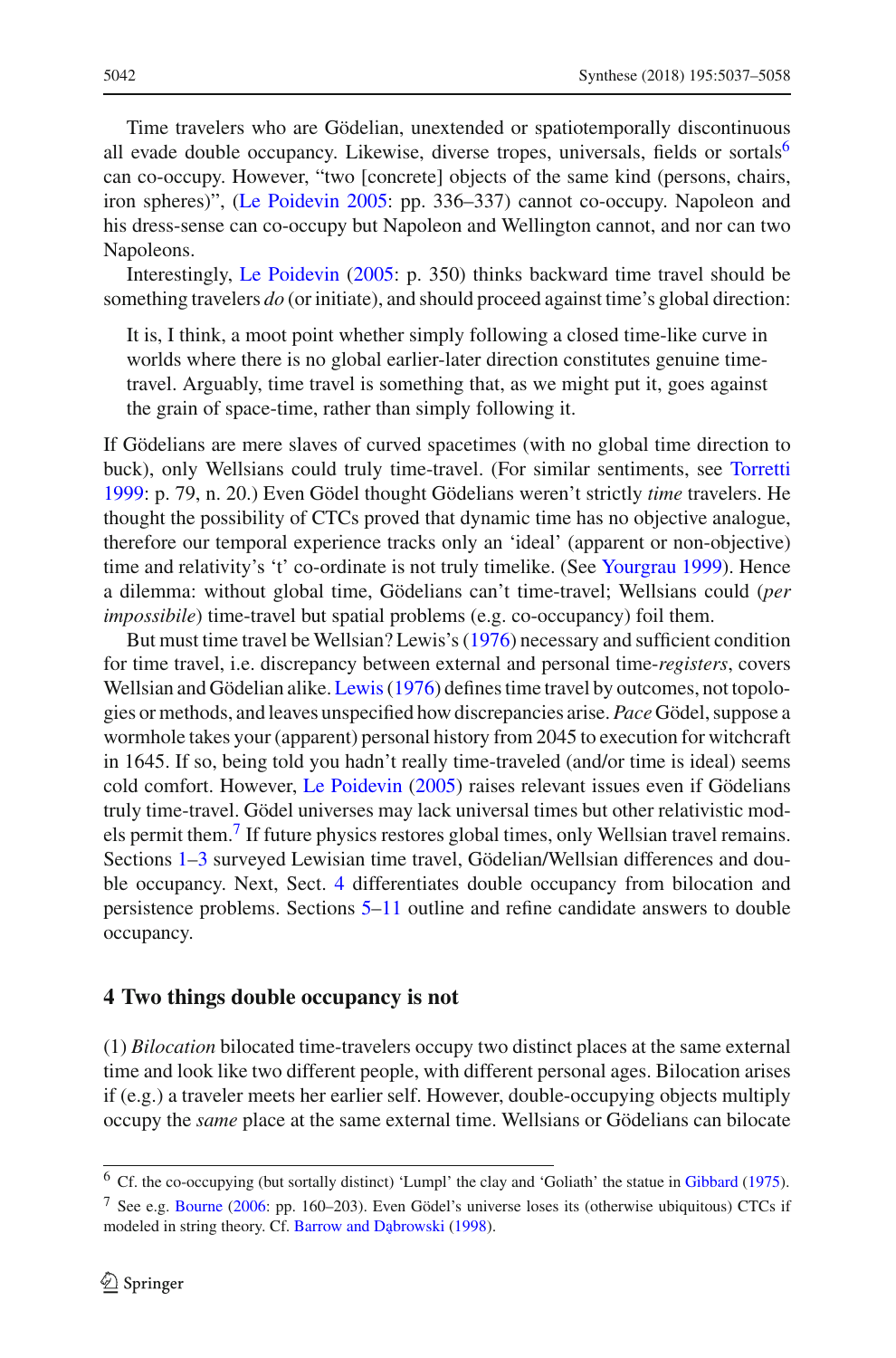but only Wellsians double-occupy. Spatially stationary Wellsians co-occupy without bilocation. Time travelers who meet but don't overlap with themselves bilocate without co-occupancy. Wellsian*(*b*)* only co-occupies; Wellsian*(*c*)* co-occupies and bilocates.

(2) *A persistence problem* the two chief philosophies of persistence, endurantism and perd[urantism,](#page-20-3) [characterize](#page-20-3) [co-occupancy](#page-20-3) [differently](#page-20-3) [but](#page-20-3) [neither](#page-20-3) [evades](#page-20-3) [it,](#page-20-3) [\(cf.](#page-20-3) Le Poidevin [2005](#page-20-3): pp. 337–338). For endurantists, persisting objects are wholly present at a time; for perdurantists, objects extend across time. Endurantism implies Wellsians must wholly and simultaneously occupy the same space more than once. Perdurantism implies distinct temporal parts of Wellsians must co-occupy. Either way, each temporal part (or version) is a spatially-extended concretum with its own associated mass and shape.

Note Wellsians' spatial problems are *not* truly solved by letting Wellsians (e.g.):

- exist discontinuously in space or time,
- become impalpable, abstract or ghostly,
- have identity-conditions supervening on non-causal facts,
- utilize some form of (quasi-Newtonian or quantum) nonlocality,
- have different haecceities for forward- and backward-travelling phases,
- lack well-defined spatial relations with other simultaneously-existing objects,
- bear different (temporal parts of) instantiation relations to identical regions etc.

All such exotica seem *ad hoc*. Worse, they simply grant [\(Grey 1999](#page-20-2); [Le Poidevin](#page-20-3) [2005\)](#page-20-3) that reversing Wellsians can't behave like classical concrete objects. Wellsians' problems are spatial and only spatial solutions appear herein. To summarize the problem:

- At most one (stage or version of a) concrete object *of a given kind* can occupy an extended spatial region at a time.
- Reversing Wellsians change temporal direction relative to their surroundings.
- Wellsians are spatiotemporally-continuous extended concrete objects.

Following sections aim to show that these attributes are jointly achievable but that no proper solution to Wellsian problems has appeared hitherto. Sections [5–](#page-6-0)[6](#page-8-0) criticize previous solutions. Sections [7](#page-11-0)[–9](#page-15-0) explore new, if unsuccessful, solutions. Adapting Sect. [8](#page-12-0) 'hyperspace' model, Sects. [10,](#page-17-0) [11](#page-19-0) propose a true solution involving altering space itself.

## <span id="page-6-0"></span>**5 Wells on double occupancy**

Wells himself variously considered co-occupancy—albeit between travelers and other objects, and not between different stages/versions of travelers. [Wells](#page-21-0) [\(1895\)](#page-21-0) compares time travelers whizzing through history at different 'speeds' to objects crossing space at differing speeds (see [Le Poidevin 2005](#page-20-3): pp. 338–340). Wellsians who traverse (e.g.) 50 external seconds per personal second travel 50 times 'faster' and make 1/50th of their 'stationary' impression compared to normally-persisting objects, just as bullets make attenuated visual impressions to observers they pass. However, stationary observers see *past*speeding bullets and not *through* them, i.e. derive visual impressions primarily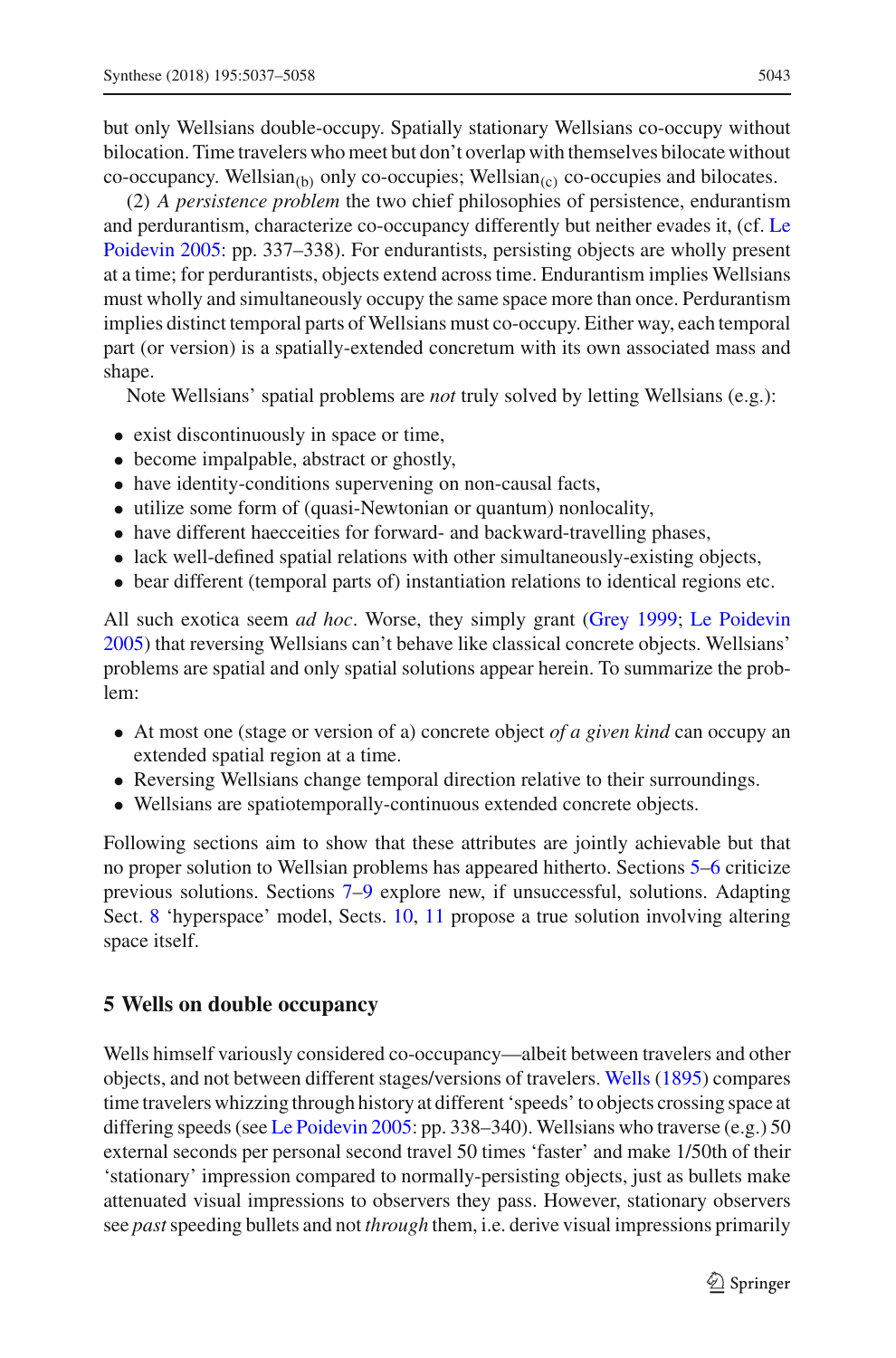from whichever background the passing bullets briefly obscure. An observer who comoves with a bullet should see it obscure its background just like any other object. Similarly, anybody shot will find high velocity exacerbates bullets' impact rather than diminishes it. Why should *perceptual* attenuation make objects less present at places they occupy? Physical presence is the problem, not perception of it.

Wells' [\(1894](#page-21-6)) serial version of *The Time Machine* at least treats co-occupancy physically as well as perceptually. Once Wells' [\(1894](#page-21-6)) 'Philosophical Inventor' has described traveling to and from A.D. 12,203, one of his auditors asks why no future people noticed him while he occupied the same (relative) place for millennia. At first, the Inventor waxes analogical in reply, invoking perception like his [\(1895](#page-21-0)) successor:

Suppose, for instance, you put some red pigment on a sheet of paper, it excites a certain visual sensation, does it not? Now halve the amount of pigment, the sensation diminishes. Halve it again, the impression of red is still weaker. Continue the process. Clearly there will always be *some* pigment left, but a time will speedily arrive when the eye will refuse to follow the dilution, when the stimulus will be insufficient to excite the sensation of red. The presentation of red pigment to the senses is then said to be "below the threshold." Similarly my rapid passage through time, traversing a day in a minute fraction of a second, diluted the stimulus I offered to the perception of these excellent people of futurity … [\(Geduld 1987](#page-20-7): p. 159)

Note Wells' [\(1894\)](#page-21-6) Inventor glosses machine 'speed' using personal/external time: in 'rapid passage', fractional personal seconds encompass external days. Conceding the perceptual point (maybe prematurely), the questioner then raises *physical* cooccupancy:

I suppose while you were slipping thus invisibly through the ages, people walked about in the space you occupied. They may have pulled down your house about your head and built a brick wall in your substance. And yet, you know, it is generally believed that two bodies cannot occupy the same space [\(Geduld 1987:](#page-20-7) p. 159).

Here, the Philosophical Inventor replies with a non sequitur about molecular diffusion:

Don't you know that every body, solid, liquid, or gaseous, is made up of molecules with empty spaces between them? That leaves plenty of room to slip through a brick wall, if you only have momentum enough. A slight rise of temperature would be all one would notice and of course if the wall lasted too long and the warmth became uncomfortable one could shift the apparatus a little in space and get out of the inconvenience (*Ibid.*).

But varying personal/external time shouldn't mitigate spatial co-occupancy. Why can't any solids interpenetrate given sufficient relative momentum? Anyway, gasmolecules slipping through membranes move relative to whatever they permeate; Wells' machines hold stationary relative to any co-occupied objects. Interpenetration is nothing to the purpose: gaseous diffusion never involves multiple extended concreta simultaneously occupying numerically the same space. (Anyway, as Wells' 1894/95 travelers can see external events, neither is really impalpable while traveling.)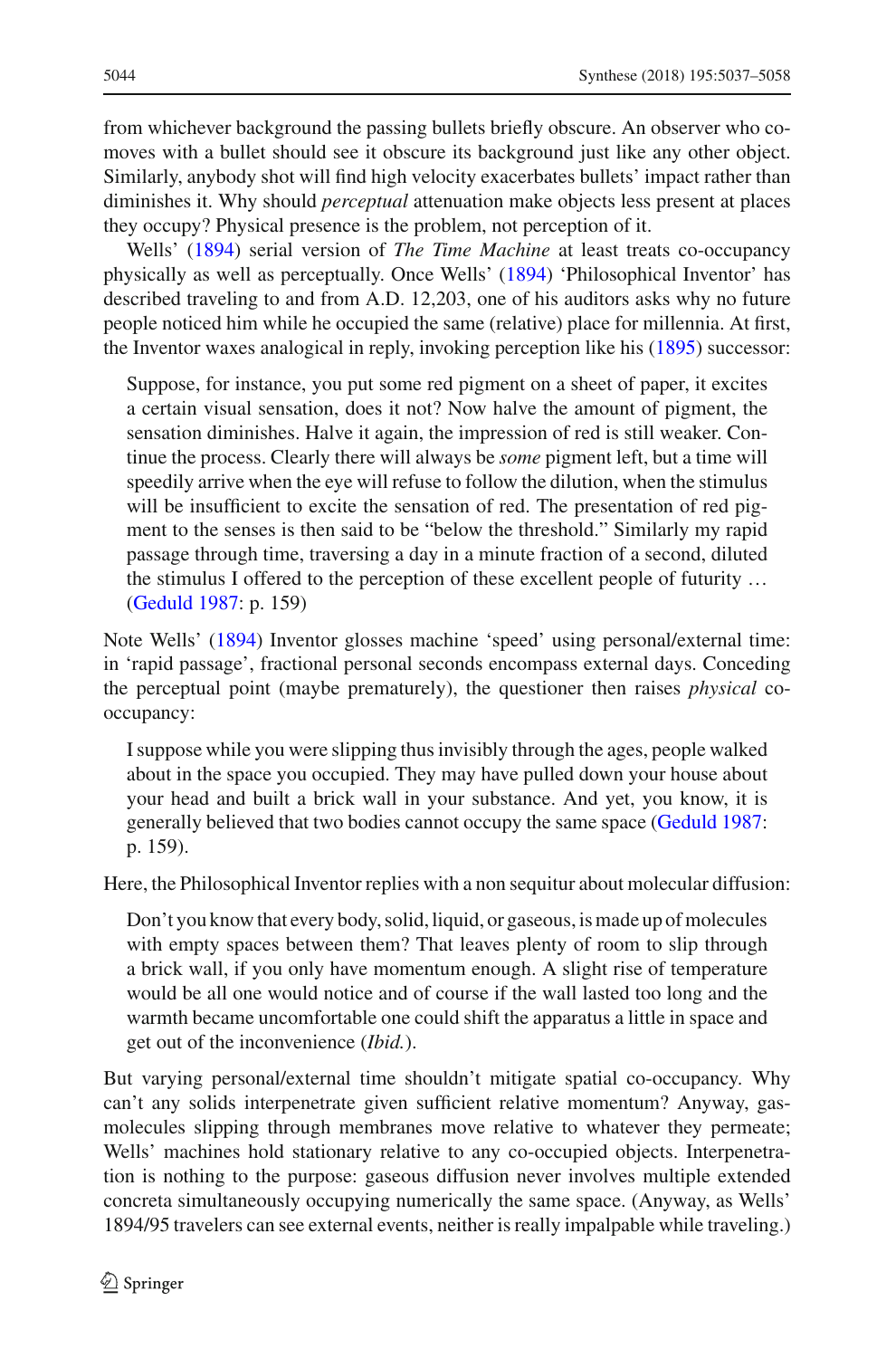

<span id="page-8-2"></span>**Fig. 3** Cheshire Cat

While Wells' attempts fail, other options have been proposed. Section [6](#page-8-0) surveys Le Poidevin's [\(2005](#page-20-3)) suggestions, whereby reversing Wellsians perforce disintegrate (and re-integrate) *en route*. While [Le Poidevin](#page-20-3) [\(2005](#page-20-3)) is clear that such solutions themselves fail, his critique is instructive.

### <span id="page-8-0"></span>**6 Cheshire Cats and chimeras**

Le Poidevin [\(2005:](#page-20-3) p. 345 ff.) suggests Wellsians can avoid self-overlap by departing 'Cheshire Cat' fashion, each part having a separate departure-time. Wellsian*(*d*)* departs piecemeal: edge B leaves at *t*<sup>1</sup> and edge A at *t*2. Self-overlap is avoided because each part reverses at a different apex-instant. However, the need to maintain continuity makes travelers' forward and backward phases peculiarly contiguous. Henceforth fusions of contiguous temporally-opposed masses are 'chimeras' and two-headed chimeras 'Pushmi-Pullyus'.<sup>[8](#page-8-1)</sup> Above right, a reversing astronaut's two phases meet toe-to-toe at *t*<sup>1</sup> and fuse without overlap. Nearing *t*2, our astronaut's remains have dwindled to two contiguous copies of a scalp. This twin-scalped chimera diminishes until vanishing at  $t_2$  (Fig. [3\)](#page-8-2).

Chimeras and Pushmi-Pullyus can last arbitrarily long, depending on their parent phases' size and velocity. Traveler-orientation determines chimeras' shape. (Their phases needn't be mirror-images, e.g. if travelers rotate while reversing.) Head-first travelers [vanish](#page-20-3) [feet-last,](#page-20-3) [their](#page-20-3) [headless](#page-20-3) [chimeras](#page-20-3) ["too](#page-20-3) [horrible](#page-20-3) [to](#page-20-3) [contemplate",](#page-20-3) [\(](#page-20-3)Le Poidevin [2005](#page-20-3): p. 346). A four-limbed, back-first, traveler yields four chimeras—one per limb. Whither the traveler in this four-way fission? That traveler identity could supervene purely on said traveler's scalp seems implausible but still more so is a traveler surviving for unspecified periods as four spatially-disjoint objects, (none of them containing a brain). Can physical travelers who lack brains have psychological states?

Wellsian<sub>(c)</sub> departs in one piece at  $t_2$ . Wellsian<sub>(d)</sub> has no clear departure-time: its front (B) reverses at  $t_1$  and its back (A) at  $t_2$ . Wellsian<sub>(d)</sub> is all gone by  $t_2$  but  $t_2$  isn't

<span id="page-8-1"></span><sup>&</sup>lt;sup>8</sup> After the antelope with a head at each end in [Lofting](#page-20-11) [\(1920](#page-20-11)). Dramatizations often portray the Pushmi-Pullyu as a bicephalous llama.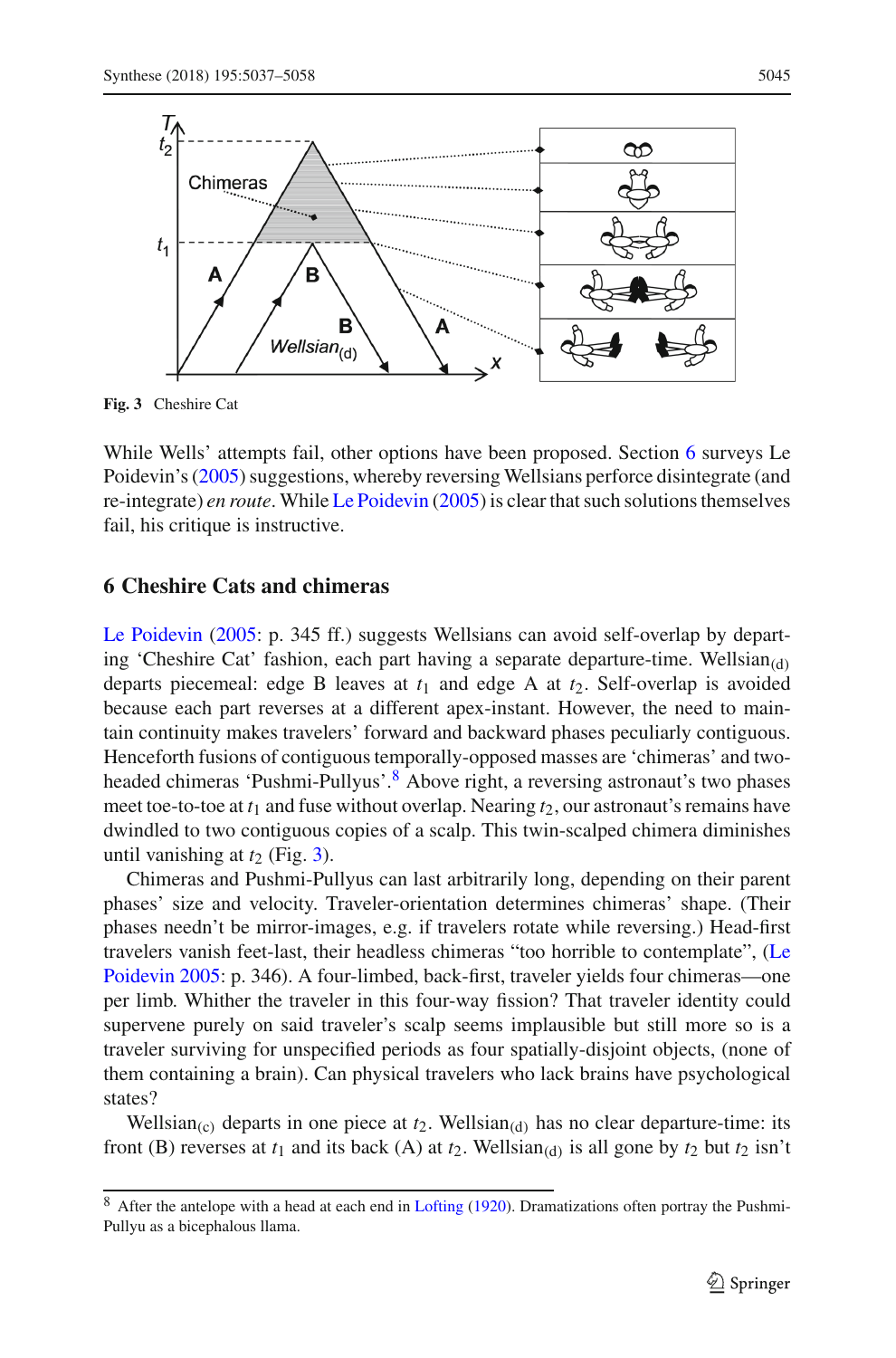

<span id="page-9-0"></span>**Fig. 4** 'Push' aymmetry

*the* departure-time. Continuity and identity fail if Wellsians and their spatial parts cannot attend all external times in their careers: "How can something continue to exist if there are (external) times when only a spatial part of it does so?", [\(Le Poidevin](#page-20-3) [2005:](#page-20-3) p. 345). Cheshire Cat fades destroy travelers and are not mere interludes in their careers. 'Cheshire Cat' solutions must let all a Wellsian's spatial parts visit all times in its career *and* retain normal causal powers. Travel shouldn't oblige travelers to shed themselves.

Co-occupancy, Cheshire Cats and chimeras all imperil personal time. For the Januslike Pushmi-Pullyu at  $t_1$ ,  $t_2$  is in its left head's personal future but its right head's personal past—it also registers *t*<sup>1</sup> twice in experience (once per head) and once in memory (right head only). However, if Cheshire Cats destroy traveler-identity, personal time fails for Pushmi-Pullyus and memories don't survive head-to-head.

Chimeras have problematic personal time even if causal links survive Cheshire Cat fades. Figure [4](#page-9-0) left-hand traveler is pushed rightward at *t*1. All its personally subsequent stages are displaced rightward, whether externally later or earlier. Figure [4](#page-9-0) right-hand traveler is pushed leftward at *t*1. This push affects only externally-earlier stages with *t*<sup>1</sup> twice in their personal past. Leftward pushing has direct effects externally later and earlier; rightward pushing has direct effects only externally earlier. When the leftmost traveler revisits  $t_1$ , where it re-intersects  $t_1$  is largely determined by influences exerted at that very (external) time. Even if causal continuity survives reversal, chimeras allow effectively instantaneous causal transmission along a timeslice and hence their inter-sta[ge](#page-20-3) [causal](#page-20-3) [connections](#page-20-3) [aren't](#page-20-3) [linearly](#page-20-3) [ordered](#page-20-3) [even](#page-20-3) [in](#page-20-3) [personal](#page-20-3) [time,](#page-20-3) [\(cf.](#page-20-3) Le Poidevin [2005](#page-20-3), p. 348). So phases of Cheshire Cats can't comprise genuine travelers because they lack correct inter-stage links. However, chimeras' contiguous masses can't comprise genuine travelers either because of their surfeit of inter-stage links. Again, traveler-identity requires that "causation runs from earlier to later stages in the order of personal time," [\(Lewis 1976:](#page-20-4) p. 148).

Mereological universalists<sup>[9](#page-9-1)</sup> think that *any* sum of temporal parts composes an object but yet insist that genuinely salient continuants only fall under certain sortals (e.g.

<span id="page-9-1"></span><sup>&</sup>lt;sup>9</sup> E.g. "I claim that mereological composition is unrestricted: any old class of things has a mereological sum", Lewis [\(1986](#page-20-12): p. 211).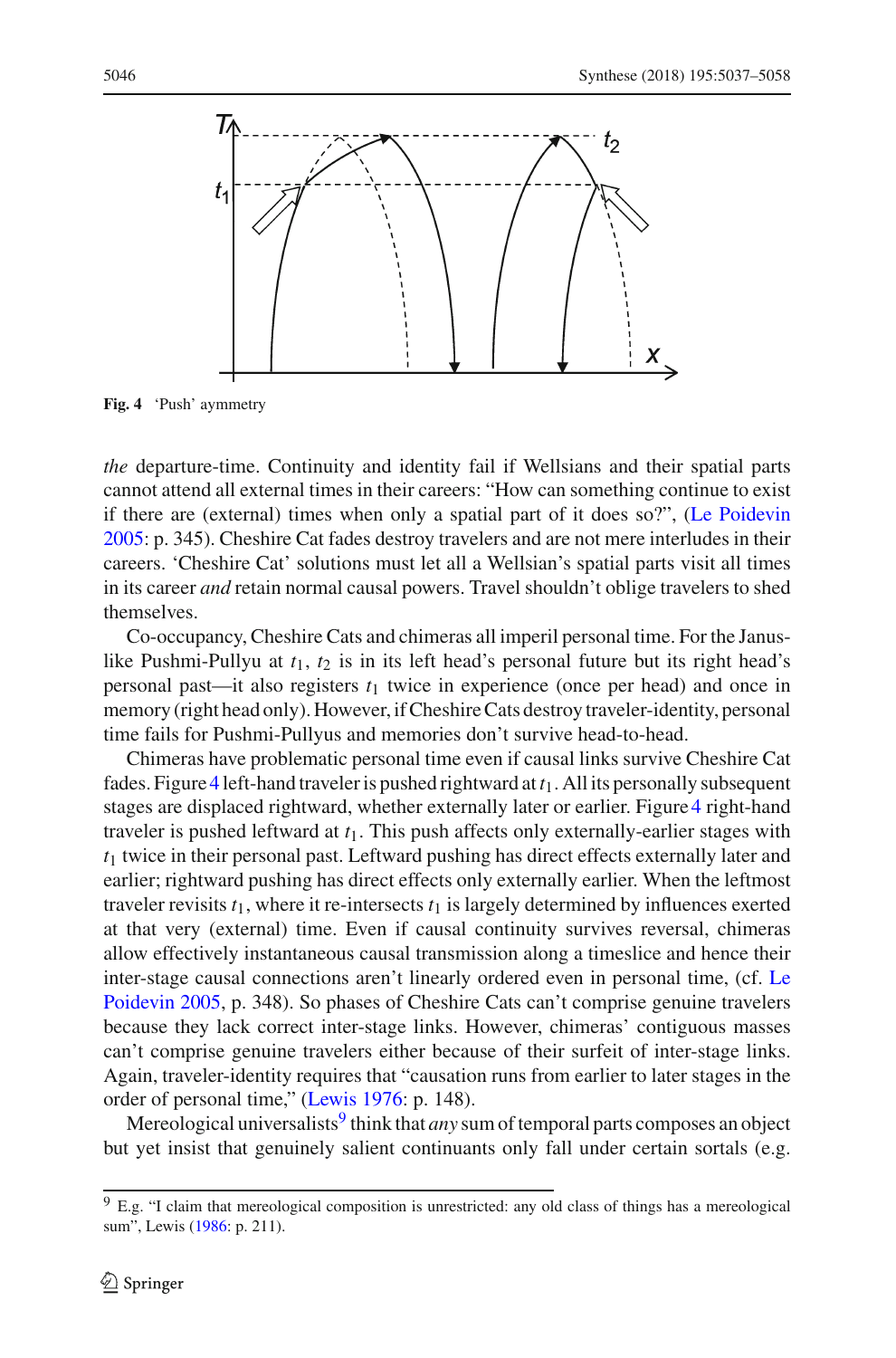'person') and embody correct causal links. Mereological universalism alone can't save Wellsians because chimeras' salience-criteria are problematic and their personal time ill-ordered. Fusions of *causally-disjoint* stages are not persons even if made of persons. The Cheshire Cat diachronic question is 'When does this thing depart?'; the Pushmi-Pullyu synchronic questions are 'What is this thing?' and 'Is this *one* thing?'.

Also, electrostatic problems loom as chimera-phases get arbitrarily close together:

How close do the series get to each other? The answer is that they actually make contact, before converging on a single temporal part. This is genuine contact, not the mere close proximity that passes for contact in everyday situations. The subatomic structure of matter imposes limits on how close atoms can get to each other. But [a reversing Wellsian] transcends those limits [\(Le Poidevin 2005:](#page-20-3) p. 349).

A reversing hydrogen atom would see its two phases' nuclei fuse into a single proton while their electronic orbits overlap. Discrete (i.e. only finitely-decomposable) space might alleviate unphysical proximity but Newtonian space is supposed to be continuous. 'Forward' charged particles should repel their own 'backward' counterparts if they retain constant charge through reversal. Coulomb's inverse-square law implies arbitrarily-small separations of like charges require unbounded energy: their mutual repulsion blows up arbitrarily as their separation approaches zero. The closer they get, the harder getting them any closer becomes and the more readily they spring apart. Fusing like charges strictly governed by Coulomb's law is physically prohibitive.

What if a reversing particle's phases have opposite charges? Famously, Wheeler– Feynman theory says "positrons can be represented as electrons with proper time reversed relative to true time".[10](#page-10-0) If so, the two phases' charged particles attract their opposite numbers but their backward-traveling phases are antimatter. In which case, oppositely-directed phases cannot form chimeras without mutual annihilation. (As [Grey](#page-20-2) [\(1999](#page-20-2): p. 62) notes, Wheeler–Feynman reversals should be highly energetic.) An electrostatic dilemma: reversing constant charges requires unbounded energy but reversing opposed charges threatens mutual annihilation. Physics aside, logic forbids mutual annihilation between an object's earlier and later phases. An earlier phase can destroy a later without inconsistency. However, a later phase destroying an earlier yields a 'Grandfather' (strictly 'Autoinfanticide') Paradox. At least Wheeler– Feynman theory suggests how Wellsian reversal might occur: if backward-matter *is* antimatter, inverting a particle's charge should induce Wellsian reversal. However, it remains unclear what could switch charges or reverse uncharged particles. (Section [10](#page-17-0) revisits and addresses Wheeler–Feynman issues for Wellsians.) Clearly, appeals to motion, perception, interpenetration or disintegration alone cannot solve double occupancy. Section [7](#page-11-0) considers new 'solutions', wherein travelers can radically change shape.

<span id="page-10-0"></span><sup>10</sup> [Feynman](#page-20-13) [\(1949\)](#page-20-13): p. 753, n. 7. What Feynman calls 'proper' and 'true' time are effectively Lewisian personal and external time respectively.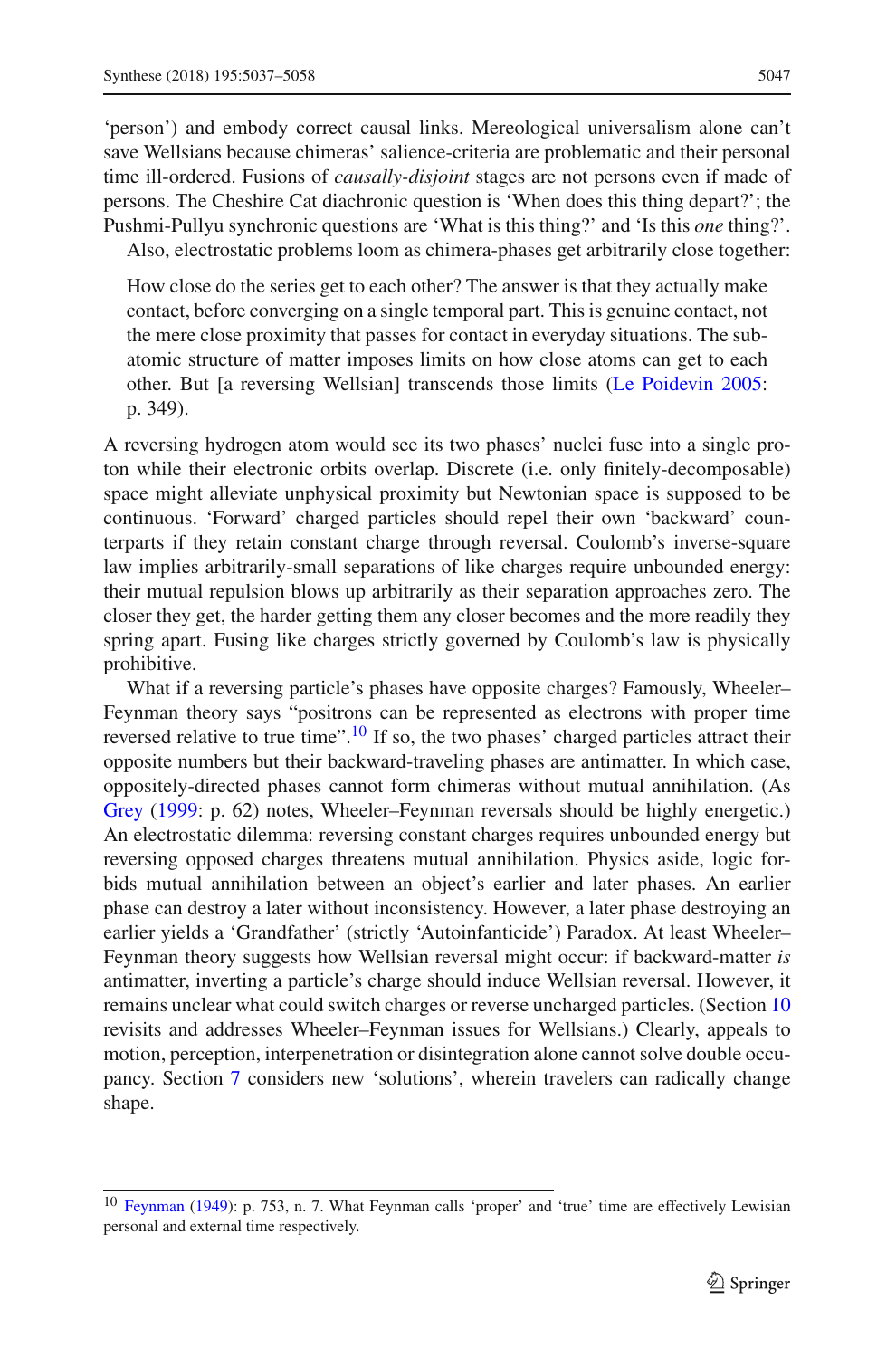<span id="page-11-1"></span>

<span id="page-11-2"></span>**Fig. 6** Singularity (x-plane)

#### <span id="page-11-0"></span>**7 Singularity Wellsians**

Sections [2–](#page-1-1)[6](#page-8-0) suggest some lessons: To avoid co-occupancy and chimeras, Wellsians' stages must never overlap or form contiguous masses. To avoid Cheshire Cats, all a Wellsian's spatial parts should be able to visit all external times in its career. Sections [7–](#page-11-0)[11](#page-19-0) consider new therapies for co-occupancy, Cheshire Cats and chimeras. Those of Sect. [7](#page-11-0) involve radical shape-changes and arbitrarily-dense matter. Those of Sections [8](#page-12-0)[–11](#page-19-0) allow constant shape and density but require extra spatial dimensions (Sects. [8,](#page-12-0) [9\)](#page-15-0) or variable topology (Sects. [10,](#page-17-0) [11\)](#page-19-0). Wellsians*(*a−c*)* reverse intact while Wellsian*(*d*)* decomposes into particles. Spatially two-dimensional Wellsian*(*e*)* begins circular but drastically changes shape: its *x*-extremities (A, B) get arbitrarily close and its *z*-extremities  $(C, D)$  arbitrarily separated at  $t_1$ . Wellsian<sub>(e)</sub>'s cross-section is ill-defined at  $t_1$  but otherwise constant (Figs.  $5, 6$  $5, 6$ ).

All of Wellsian*(*e*)* registers completely at least once on every global timeslice. Its phases also only meet along a line—so no overlapping parts, Cheshire Cat fades or chimeras.

Problem solved? Alas, no: consider what happens at *t*1. *Completely* avoiding overlap while keeping cross-sectional area constant drives Wellsian*(*e*)* towards nil length and unbounded breadth at  $t_1$ : Wellsian<sub>(e)</sub>'s shrinking towards nil *x*-length must compensatingly drive it towards unbounded size in the *y*-direction. So Wellsian*(*f*)* must go from finite area and breadth to (effectively) zero area and infinite breadth, and back again, in finite time. Since Newtonian physics sets no theoretical limit on how fast objects can travel, at least Newtonian spacetimes permit the arbitrarily-large velocities such 'Singularity' Wellsians need. However, letting parts of Singularity Wellsians proceed to (and from) arbitrary distances arbitrarily fast also needs remarkable scarcity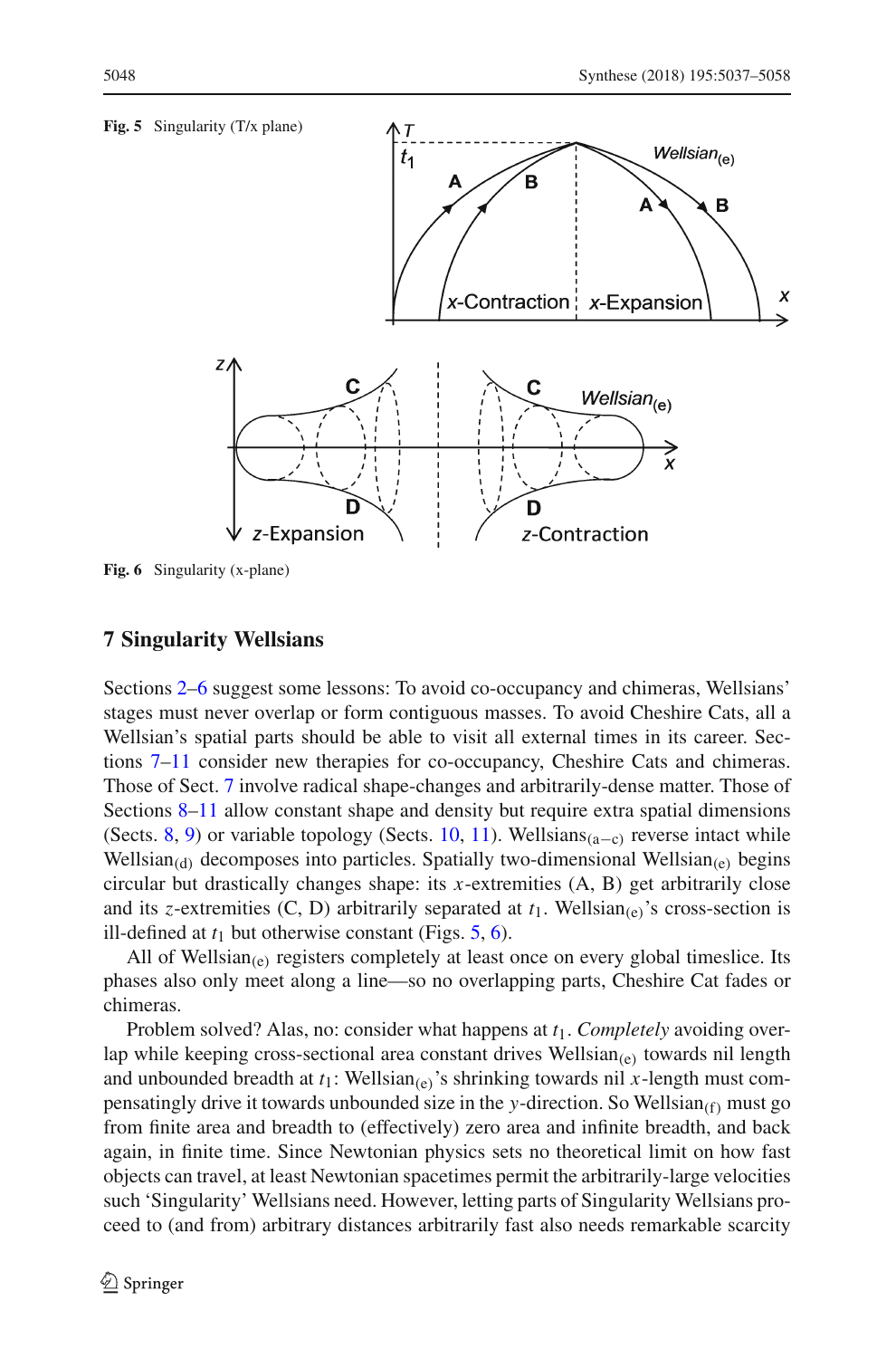of other objects around  $t_1$  if catastrophic collisions are to be avoided. If Wellsian<sub>(f)</sub>'s cross-sectional area can vary arbitrarily, then at least its z-extremities can be finitely far apart traveling through *t*1. Even so, Wellsian*(*f*)* still hits a linear singularity of zero area and unbounded density at *t*1.

One help for 'Singularity' solutions is that Newtonian physics allows arbitrarilydivisible matter. However, can objects survive being compressed to infinitesimal length? Real matter has sharply differentiated structure at sub-atomic, atomic and molecular levels. 'Infinitesimal' stages of Singularity Wellsians must have components arbitrarily smaller than (e.g.) any electron. If no physical structure survives reversal, causal continuity fails and Wellsian*(*f*)*'s forward/backward phases are distinct continuants. Also, as Singularity Wellsians become arbitrarily dense around *t*1, their resulting runaway gravitation should make them 'dark stars': classical bodies whose gravitation is so intense no physical object traveling slower than light can escape from their vicinity.<sup>11</sup> Such Wellsians would be invisible to outside observers when reversing but have large gravitational effects on their surroundings. A dilemma looms: restoring 'dark star' travelers to finite density/size after reversal seems difficult even if their causal continuity survives the 'Singularity', but double occupancy recurs if any finite *x*-extension survives through *t*1. Neither option makes 'Singularities' survivable.

Coulomb's law poses problems here too: arbitrarily-compressing multiple like charges requires unbounded energy. (Although electrostatic repulsion might explain how arbitrarily-compressed travelers regain normal size post-reversal.) Preserving Wellsians' causal continuity requires more than spatiotemporal proximity and continuity for their parts. (Parts of exploding objects retain continuous trajectories yet being exploded destroys objects nonetheless.) Bouncing through *(n* −1*)*-dimensional singularities would destroy *n*-dimensional Wellsians. Cheshire Cat solutions cannot merely let each Wellsian-part have a continuous trajectory; Wellsians (and their parts) must also retain:

- (1) Presence on all global times in their histories,
- (2) Finite size and density,
- (3) Continuous trajectories,
- (4) Constant shape.

Singularity Wellsians can observe (1) while their parts can observe (1) and (3). But neither Singularity Wellsians nor their parts can observe (2) or (4). 'Singularity' solutions fail. Section [8](#page-12-0) considers a better option: allowing Wellsian space extra dimensions.

### <span id="page-12-0"></span>**8 Hyper-rotation**

While unsuccessful, Singularity solutions have instructive features, e.g. phases meeting along a frontier with one fewer dimension than their surrounding space. Wellsian*(*d*)*'s leading edge is B in forward travel but A in backward. So Wellsian*(*d*)* also changes chirality; its phases incongruent counterparts. Double-occupancy and Singularity Wellsians maintain congruency but Cheshire Cats resemble another Well-

<span id="page-12-1"></span><sup>&</sup>lt;sup>11</sup> Dark stars were first discussed in Reverend John [Michell](#page-21-7)'s letter to Henry Cavendish, see Michell [\(1784](#page-21-7)).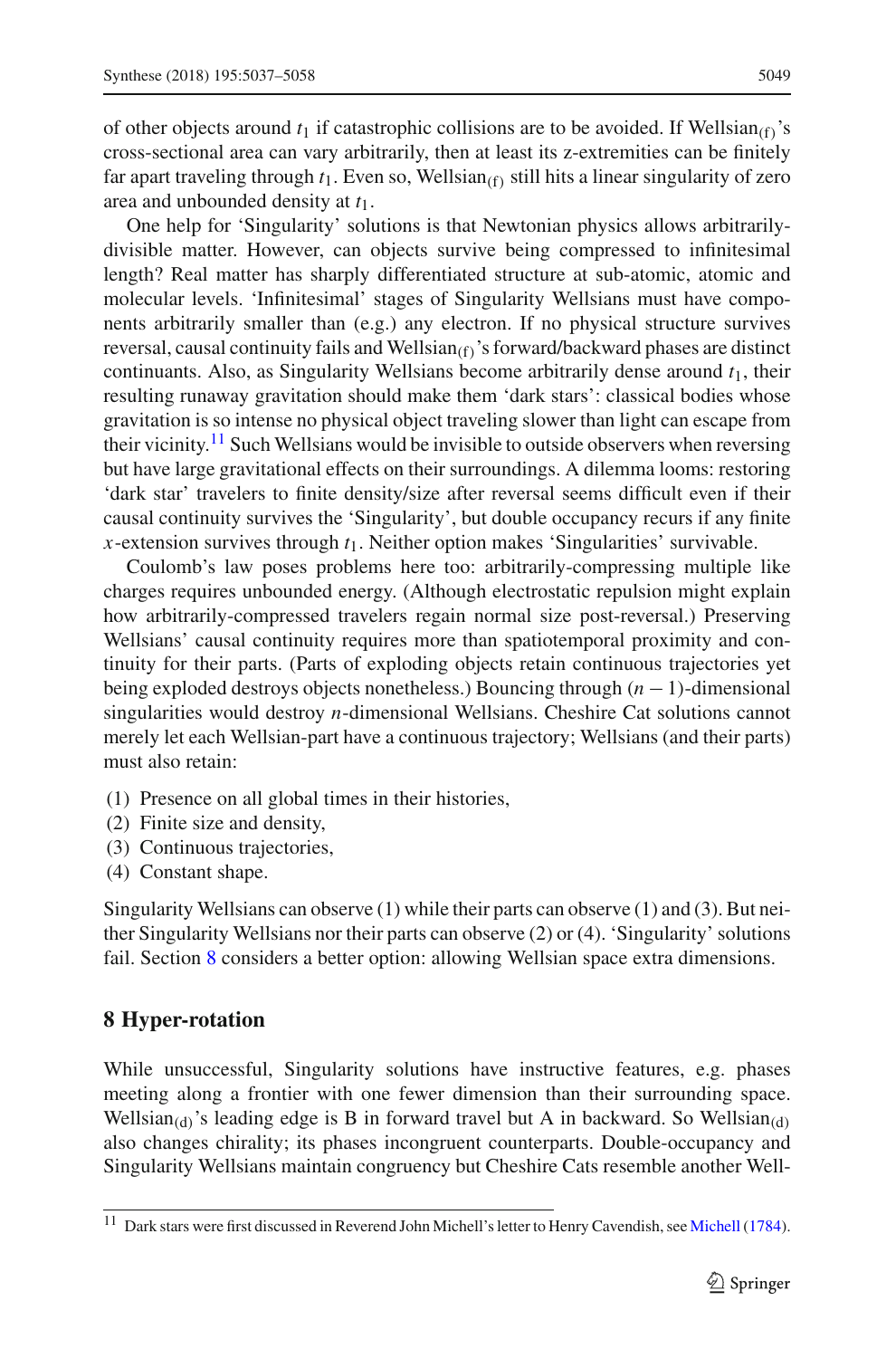

<span id="page-13-2"></span>**Fig. 7** Hyper-rotation in T/x plane

sian protagonist, that of Wells' [\(1896\)](#page-21-8) 'The Plattner Story'.<sup>12</sup> A mysterious explosive blows schoolmaster Plattner into another realm, where he spends 9 days before dropping back into earthly life. On return, Plattner's body has seemingly swapped left and right sides. As rotation in  $(n+)$ -dimensions makes orientable *n*-dimensional shapes non-orientable, Wells' [\(1896\)](#page-21-8) narrator wonders if Plattner has been rotated in fourdimensional space.

Abbott's [\(1884](#page-20-5)) two-dimensional protagonist, 'A. Square', visits one-dimensional Lineland in a dream. A. Square imagines trying to persuade Lineland's King that Flatland [exists](#page-20-14) [by](#page-20-14) [speaking](#page-20-14) [to](#page-20-14) [His](#page-20-14) [Linear](#page-20-14) [Majesty](#page-20-14) [from](#page-20-14) [His](#page-20-14) [insides.](#page-20-14) Lindgren and Banchoff [\(2010](#page-20-14): p. 135) suggest a better demonstration, i.e. A. Square 'Plattnerizing' Lineland's King by rotating His Linear Majesty through 180◦ in Flatland. (Lineland's King has two voices, bass and tenor, one at each end. Hyper-rotating the King should make His tenor voice emanate whence His bass voice came and vice versa.)

If Cheshire Cat phases form a single continuant (and so merely change chirality rather than lose identity), their constituent causal connections must survive. Plattner's alteration involves only spatial movement, i.e. no time travel occurs and no instant holds multiple Plattners or Plattner-stages. Plattner's chirality alters but his causal continuity survives. What if Wellsians can also rotate Plattner-fashion? Wellsian*(*f*)* from a Newtonian 'Lineland' reverses in time while rotating in  $(x - z)$  Flatland 'hyperspace'[.13](#page-13-1) Wellsian*(*f*)* rotates through 90◦ *t*1-to-*t*<sup>2</sup> and (personally later) rotates another  $90° t_2$ -to- $t_1$ . At  $t_2$ , Wellsian<sub>(f)</sub> is instantaneously orthogonal to Lineland. Hyper-rotation also 'Plattnerizes' Wellsian*(*f*)*, making forward and backward phases into enantiomorphic counterparts (Figs. [7,](#page-13-2) [8\)](#page-14-0).

Wellsian<sub>(f)</sub> starts rotating at  $t_1$  but begins backward travel (*en bloc*) at  $t_2$ . As rotation begins, Wellsian*(*f*)* seems to dwindle to a point, apparently leaving only a dimensionless cross-section of itself in Lineland. (Likewise hyper-rotating Flatlanders should present linear cross-sections to Flatland observers and hyper-rotating threedimensional travelers in turn should leave planar cross-sections in Spaceland.) All

<span id="page-13-0"></span><sup>&</sup>lt;sup>12</sup> Discussed in [Lindgren and Banchoff](#page-20-14) [\(2010:](#page-20-14) p. 153). Lindgren and Banchoff [\(2010](#page-20-14): p. 171) also discuss [Abbott](#page-20-5) [\(1884\)](#page-20-5) as a source for Wells' fourth-dimensional interests. For more on Plattner and time, see [Richmond](#page-21-3) [\(2000\)](#page-21-3).

<span id="page-13-1"></span><sup>&</sup>lt;sup>13</sup> While this paper was in progress, a very interesting, rather different, set of spatial solutions to double occupancy (et al.) were proposed in [Bernstein](#page-20-15) [\(2015\)](#page-20-15), especially 3.1 ('Personal Space and External Space', pp. 165–166). One difference between this paper and [Bernstein](#page-20-15) [\(2015](#page-20-15)) is the focus herein on how much of Newtonian space can be preserved in allowing Wellsian reversals; if the arguments herein work, Bernstein's [\(2015](#page-20-15)) 'personal spaces' must have certain features (e.g. be dynamic and non-uniform) if Wellsians' spatial problems are not to resurface in personal space. While nothing herein aims to criticise [Bernstein](#page-20-15) [\(2015](#page-20-15)), this paper might help explore how such 'personal spaces' could (or should) be structured.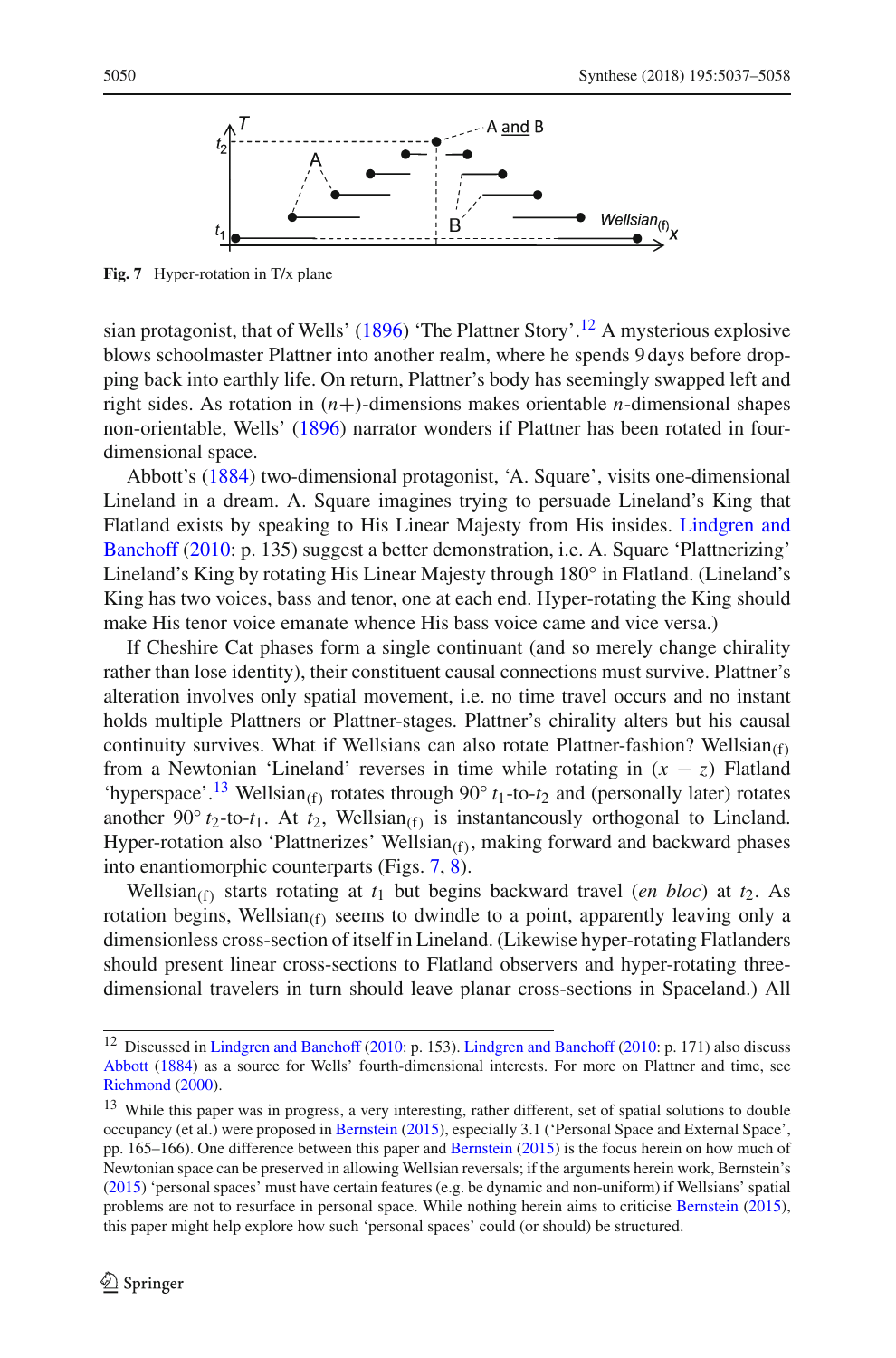

<span id="page-14-0"></span>Fig. 8 Hyper-rotation in x/z plane

such hyper-rotating travelers would appear to lose a spatial dimension when viewed from within their native spaces.

However, unlike Singularity Wellsians' genuine dimension-loss, these snap-fades and dimensional losses are only apparent. In  $(x - z)$  Flatland, Wellsian<sub>(f)</sub> retains constant extension and shape. Wellsian $(f)$  has nil *x*-extension when its phases meet at  $t_2$  so no parts overlap and yet all its spatial parts register (in their correct relative places) on every global time-slice. A rotational Wellsian's stage-sum has one more spatial dimension than any individual stage; *n*-dimensional Wellsians forming  $(n+)$ dimensional stage-aggregates. Each stage has a unique spatiotemporal location without co-occupancy, Cheshire Cats, chimeras, shape-changes or runaway density. Rotating Wellsians change chirality when reversing but otherwise maintain continuity. Hyperrotation meets all four desiderata for Cheshire Cat solutions while avoiding unphysical proximity (and electron overlap) without finitely-sized spatial atoms. It isn't clear how electromagnetic fields from an *n*-dimensional object would propagate if that object were translated into  $(n+)$ -dimensional space. However, at least if *n*-dimensional charges generate *n*-dimensional charge-fronts and Wellsians' phases meet obliquely in  $(n+)$ -space, then their phases don't overlap 'field-to-field'. (Consider how two planes that meet obliquely in three dimensions will overlap only at a line and not at a surface.) Hyper-rotating travelers' phases will only meet at apex-instants and along an axis where they are themselves extensionless. Apex-instants hold only one travelerstage and hence threaten no multiple contiguous or overlapping stages. Hyper-rotation allows Wellsians sufficient physical continuity for their personal time to be defined without ambiguity or circularity.

Apex instants have ancestors and (distinct) successors at externally-earlier times. But what temporal directions have travelers at apex instants? Presumably, forward or backward yet there seems no basis to assign either. Does hyper-rotation make a single traveler-stage (instantaneously) temporally bidirectional and dissolve double occupancy only to yield paradox? Not necessarily: apex instants can be finessed by adapting 'at-at' theories of motion often invoked to address Zeno's 'Arrow' and 'Stadium'. 'At-at' theories of motion can treat instantaneous velocities as ill-defined or as limit-values; instantaneous temporal directions could be treated likewise.

Wellsians approaching apex instants occupy certain places at certain times. Their personal and external time increase during approach. They then occupy certain places at apex instants. Personally thereafter (but earlier externally), they occupy other places. If travelers lose well-defined time-directions at instants where they also cease bilocation, this isn't necessarily problematic. If Wellsians exhibit neither bilocation nor chimeras at apex instants, where might a *physical* basis for attributing opposed timedirections reside? Perhaps reversing Wellsians have well-defined time-directions *over*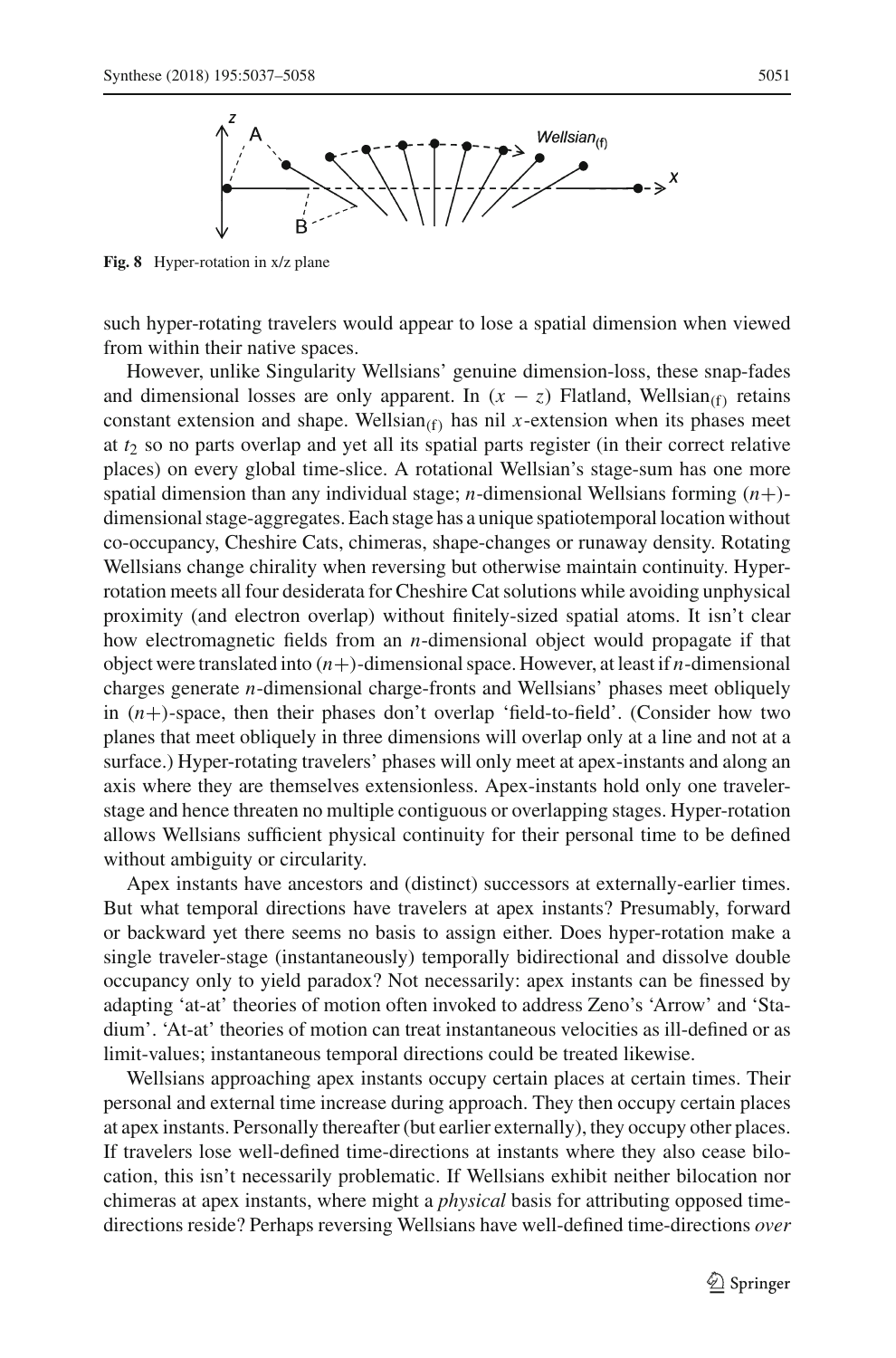*any finite period* but lack time-direction *at an (apex or other) instant*. Regardless of what happens at apex-instants, co-occupancy and chimeras yield multiple phases with opposed time-directions which (respectively) overlap or fuse for extended periods. 'At-at' views of time-direction alone won't banish double occupancy. Even if (e.g.) Wellsian<sub>(c)</sub> has one temporally directionless stage at  $t_2$ , its phases *protractedly* overlap approaching *t*2.

Hyper-rotation means Wellsians' forward and backward phases join via a single spatially-complete phase which instantaneously lacks time-direction. (Nowhere do oppositely-oriented phases overlap or fuse over extended periods.) If time is continuous, there will be no well-defined *last* instant where two stages exist but apex instants can still be defined, i.e. as instants whose causal ancestors and (distinct) causal successors occupy numerically the same externally earlier times. Apex instants are junctures between externally-increasing and externally-decreasing times, visited in that personal order; nadir instants are junctures between externally-decreasing and externally-increasing times, visited in *that* personal order. The best joint spatial therapy thus far for co-occupancy, Cheshire Cats and chimeras involves reversing Wellsians simultaneously moving and rotating out of local space. Is Wellsian travel saved? Well, progress has been made but, as Sect. [9](#page-15-0) shows, hyper-rotation seems little real help if (e.g.) rotation is uncontrollable and/or only available to non-living things. Only Sects. [10,](#page-17-0) [11](#page-19-0) truly dissolve Wellsians' problems.

#### <span id="page-15-0"></span>**9 Dynamic and biological hyper-rotation problems**

Even if hyper-rotation avoids co-occupancy and chimeras, new problems arise. How might *n*-dimensional objects rotate/translate into *(n*+*)*-dimensional space? In [Wells](#page-21-8) [\(1896\)](#page-21-8), the explosion of a mysterious powder triggers Plattner's rotation but how a (presumably) 3-space explosive could rotate Plattner through one more dimension than the explosive itself enjoys seems unclear. If the explosive changes Plattner's momentum orthogonally to the direction of any exerted force, it violates Newton's second law. But if the explosive is spatially four-dimensional, Plattner can only handle an infinitesimal cross-section of its true hyperspatial extent. It's also unclear how the explosive makes Plattner rotate, since any hyperspatial blast-front centered in, and propagated through, 3-space would push Plattner through his center of gravity. Maybe Plattner's transition is dynamically possible if the explosive impinges on him obliquely from outside 3-space. Perhaps something four-dimensional 'peels' Plattner from 3 space, spins him through 180◦ in 3-space about an area (i.e. *not* an axis) internal to him and then drops him back into 3-space as his own earlier self's enantiomorph. However, Platter (like any 3-space creature) seems powerless to initiate or control 'hyperspatial' (4-space) journeys.

Likewise in [Abbott](#page-20-5) [\(1884\)](#page-20-5), rather than lower-dimensional spaces pushing their occupants forth into hyperspace, higher-dimensional creatures reach down and abstract creatures from lower-dimensional spaces. (A visiting Sphere translates Abbot's Square into 3-dimensional Spaceland.) If hyper-rotation requires help from higherdimensional life, controllable travel for *n*-dimensional Wellsians requires not only the existence of, but communications with, amenable  $(n+)$ -dimensional beings.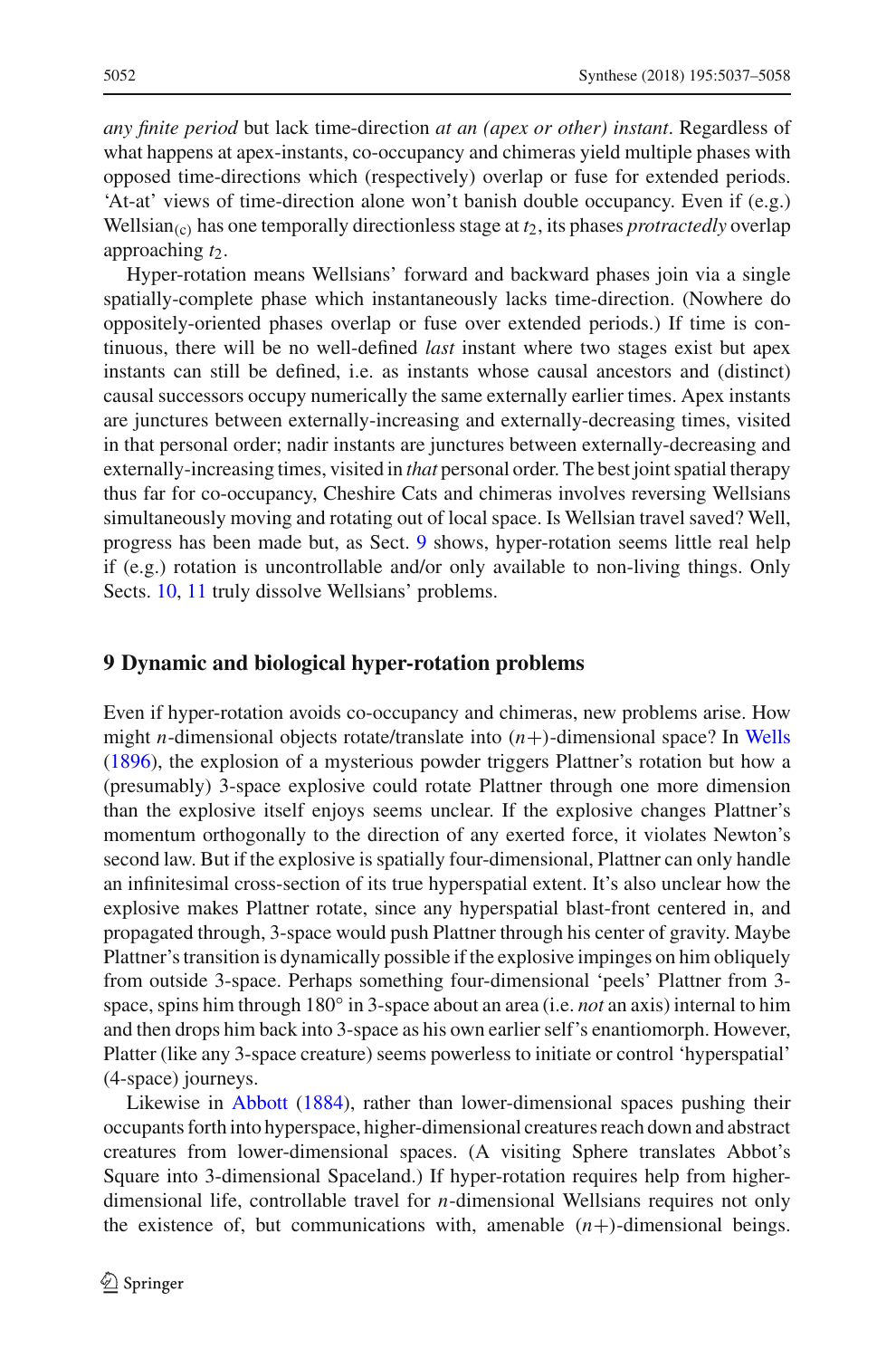Spacelanders could assist Flatlanders (or Linelanders), and Flatlanders could assist Linelanders, but no realm can facilitate Wellsian travel for its indigenous life unassisted.

Spaces with  $(n > 3)$  are usually thought possible. However, James van Cleve disagrees: "for my part, the intuition that three mutually perpendicular lines leave no room for a fourth, or that a sphere intercepts all paths from inside to outside, is as compelling as the intuition that red excludes blue from the same surface".<sup>[14](#page-16-0)</sup> If so, the maximally-dimensioned possible Wellsians are Flatlanders and humans are too 'deep' for hyper-rotation. Even allowing  $(n > 3)$  spaces, maybe only  $(n = 3)$  spaces permit life, e.g. if  $(n \neq 3)$  spaces forbid functional nervous systems, digestive tracts or stable planetary orbits. (Cf. [Whitrow 1955.](#page-21-9)) If so, no  $(n \neq 3)$  life can help 3-space Wellsians or receive their help.

How might *n*-dimensional objects interact in *(n*+*)*-dimensional spaces? Perhaps *n*dimensional objects seem insubstantial to  $(n+)$ -dimensional ones: "If the Flatlanders" are truly two-dimensional, with no thickness at all, then they will be as immaterial as shadows or patches of light", [\(Rucker 1986](#page-21-2): p. 19). However, if *n*-dimensional objects retain finite mass in  $(n+)$ -dimensions, *n*-dimensional bodies might strike other objects like perfectly sharp blades or prove insusceptible to manipulation against a fixed *(n*+*)* dimensional spatial background. Rather than shadows, finite-mass Flatlanders might resemble planar 'dark stars' in Spaceland. Likewise, Plattner or A. Square might grievously slice or puncture anything they strike during their hyperspatial sojourns.

Hyper-rotating humans poses biological problems too. Enclosed *(n)*-dimensional cavities become open in  $(n+)$ -dimensions. Hyper-rotating any enclosing vessel while it translates whisks away the enclosure. Forces rotating human bodies in 4-space must act orthogonally to (e.g.) van der Waals forces, contact forces and surface-adhesion forces that normally hold those bodies' fluid contents in. Travelers' blood will tend to retain its original state of motion and thus escape as all but a cross-section of its containing vessels gets rotated into hyperspace. Hyper-rotated travelers would presumably die if they shed most, if not all, of their blood, breath, lymph, cerebrospinal fluid etc. 'Plattner' hyper-rotation relative to (or out of) *local* space, i.e. travelers' immediate surroundings, seems highly injurious to anything like anthropomorphic life. (Assuming inter-molecular bonds cannot be extended at will, so each traveler effectively becomes one giant molecule. However, this too would be disastrous for life as we know it: a body formed of one giant molecule would be ill-equipped to absorb nutrients and lose wastes.)

Could *n*-dimensional Wellsians avoid fluid-losses by traveling shielded by other *n*dimensional objects? Alas, keeping *n*-dimensional bodies completely fluid-tight using *n*-dimensional shielding seems a tall order, since the bodies and shields seem obliged to be perfectly contiguous, i.e. with no finite-sized gaps at all. (Imagine fluid-filled Flatlanders rotating while sandwiched between two planar shields.) In any event, shielding necessarily interposes other solid objects between traveler-phases, yielding another kind of discontinuity. Hyper-rotation might be survivable for 'solid-state' Wellsians

<span id="page-16-0"></span><sup>14</sup> [van Cleve](#page-21-10) [\(1987\)](#page-21-10): p. 64. [Lindgren and Banchoff](#page-20-14) [\(2010:](#page-20-14) p. 232) claim Aristotle's *On The Heavens* (268 ab) implies no  $(n > 3)$  space is possible by denying "the possibility of extending the derivation sequence beyond the third dimension".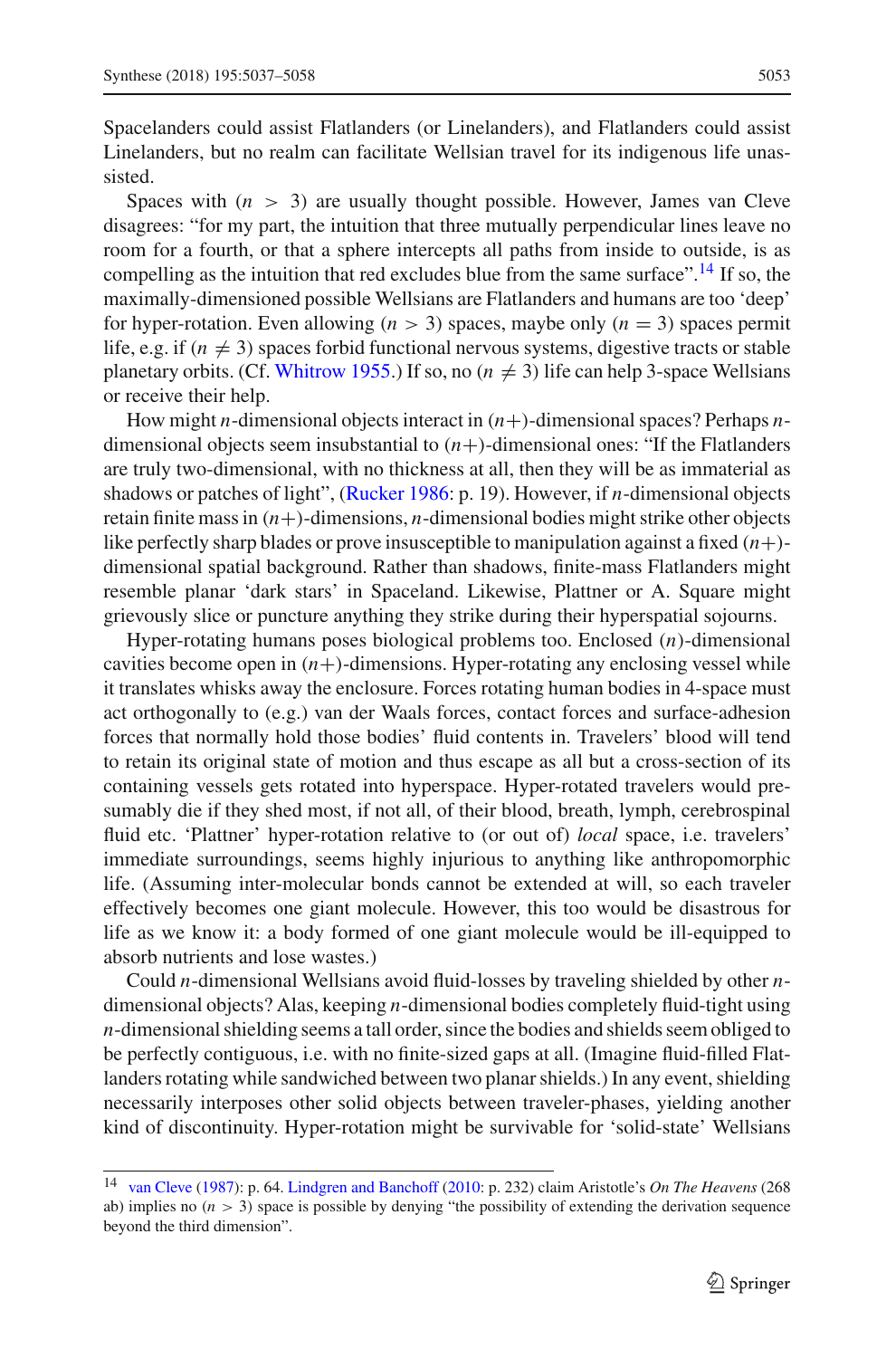lacking fluid-filled cavities or Wellsians who upload their conscious functions onto non-biological vehicles before rotation and retrieve them afterwards. (Maybe Wellsians could rotate while cryogenically frozen—although freezing must completely immobilize all their fluid contents, gaseous and liquid.) Even allowing  $(n > 3)$  spaces (*pace* van Cleve 1987), hyper-rotated humans seem doomed to die and leave messy residues behind. Section [10.](#page-17-0) shows how hyper-rotation can be controllable and survivable, inspired by William Kingdon [Clifford](#page-20-16) [\(1886:](#page-20-16) p. 224 ff.) on spatial structure. Only here are double occupancy and Cheshire Cat problems dissolved, and Wellsian travel vindicated.

#### <span id="page-17-0"></span>**10 Cliffordian and neo-Cliffordian space**

Cavity-filled *n*-dimensional objects open catastrophically if rotated/translated in flat  $(n+)$ -dimensional spaces. What about more complex topologies? Suitable topologies might let Wellsians take their local *n*-dimensional surroundings with them. Suppose space is not uniform and immutable as Newton assumed but flexible, much as 'rubber sheet' models of gravitation depict spacetime.

Newton accepted only separate, flat space and time. General relativity postulates curved spacetime. However,William Kingdon Clifford (1845–1879) imagined locallycurved spaces, intermediate between Newtonian space and Einsteinian spacetime. Specifically, Clifford considered the dynamic implications of spatial curvature varying across places and times. Such spaces can also solve Wellsians' problems. Inspired by Riemann, Clifford wondered if local spatial curvatures cause apparent force phenomena. Perhaps we treat "merely as physical variations effects which are really due to changes in the curvature of our space; [perhaps] some or all of those causes which we term physical may not be due to the geometrical construction of our space", [\(Clifford](#page-20-16) [1886:](#page-20-16) p. 224). Cliffordian space and matter relate asymmetrically: topology dictates matter-distribution but not vice versa. Adapting John Wheeler's summary of general relativity: Cliffordian space tells matter how to move, but matter cannot tell Cliffordian space how to curve.<sup>[15](#page-17-1)</sup>

Clifford also postulated that "degree of curvature may change as a whole with the time [and] change of curvature might produce in space a succession of apparent physical changes" (1886: p. 225). If *n*-dimensional space can bulge like a rubber sheet, portions of it can (effectively) rotate in  $(n+)$ -dimensional space, carrying traveler phases along with them so they meet without overlapping. Such Wellsians wouldn't rotate relative to local space but instead travel with local space as it 'rotates'. Wellsian<sub>( $g$ </sub>)'s Lineland can form branch loops that smoothly diverge from, and reconnect with, their parent space.

<span id="page-17-1"></span><sup>&</sup>lt;sup>15</sup> Russell rejected variably-curved (e.g. Clifford) space as "logically unsound and impossible to know, and therefore to be condemned *à priori*", (1897), (1996 edition: p. 118). Later Russell ruefully admitted "The geometry in Einstein's General Theory of Relativity is such as I had declared to be impossible", [\(Russell](#page-21-11) [1959\)](#page-21-11), (1997 edition: p. 31). For Russell on Clifford, see [\(Nickerson and Griffin 2008](#page-21-12)). If Russell's [\(1897](#page-21-13)) argument worked, it would banish both Wellsian and Gödelian travel *a priori* but without invoking either the 'Grandfather Paradox' or 'causal loop' objections definitively defused in [Lewis](#page-20-4) [\(1976\)](#page-20-4).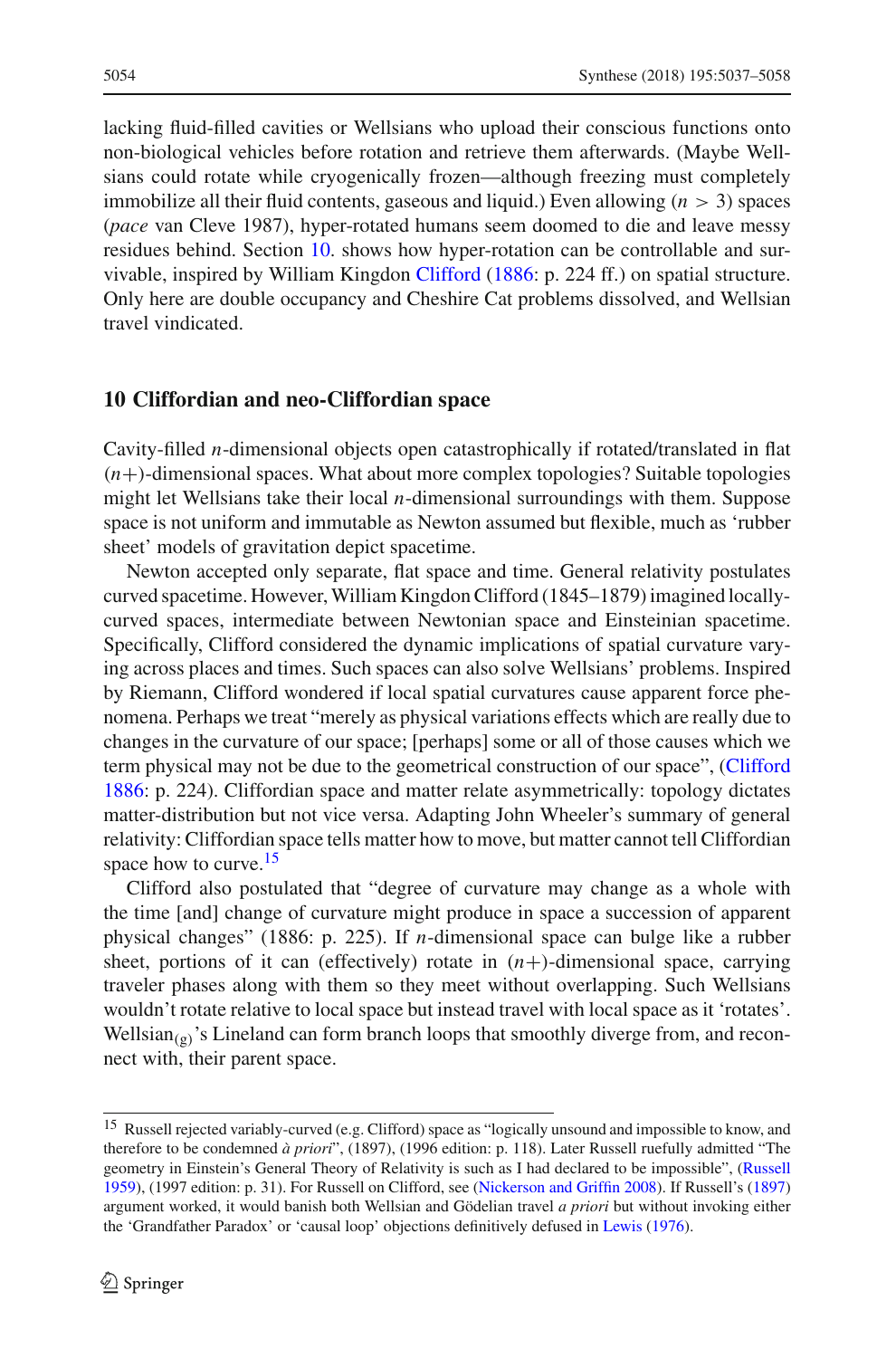

<span id="page-18-0"></span>**Fig. 9** Topological looping

Points  $A_1$ ,  $B_1$ ,  $A'_1$  and  $B'_1$  all lie in Lineland. Extremities A and B intersect  $t_1$  at  $A_1$ and  $B_1$  when Wellsian<sub>(g)</sub> travels forward in time and at  $A'_1$  and  $B'_1$  when Wellsian<sub>(g)</sub> travels backward.  $A_2$  and  $B_2$  are where extremities A and B lie at  $t_2$ , i.e. the instant when Wellsian<sub>(g)</sub> proceeds neither forward nor backward in time. A occupies  $A_1$ ,  $A_2$  and  $A'_1$  in that personal order; B occupies  $B_1$ ,  $B_2$  and  $B'_1$  in *that* personal order. Wellsian<sub>(g)</sub> effectively leaves Lineland at  $t_1$  then loops back to re-join Lineland at  $t_1$ in another place.

Wellsian<sub>(g)</sub> escapes both stage-overlap and Cheshire Cat fades but never changes chirality or leaves its local linear space. (Figure [9](#page-18-0) shows two space dimensions but Wellsian<sub>(g)</sub> stays in its local linear space throughout.) Wellsian<sub>(g)</sub> need not even move, but can merely persist forward  $t_1$ -to- $t_2$ , and backward  $t_2$ -to- $t_1$ . Given correct topology (plus ability to move back in time), Wellsian<sub>(g)</sub> presents no dynamic, spatial or biological difficulties. Figure [9](#page-18-0) loop is only spatial – external time increases  $t_1$ -to- $t_2$ along both arms. What happens at *t*2? In external time, the loop ceases to exist or runs out of space.

Wellsian<sub>(g)</sub>'s loop only exists for finite external time  $t_1$ -to- $t_2$ , and only twice that interval of personal time (i.e.  $t_1$ -to- $t_2$  then  $t_2$ -to- $t_1$ ). Wellsian<sub>(g)</sub>'s reversal needs precise timing: if reversal begins (externally) before *t*2, Wellsian*(*g*)* double-occupies; however, reversal later than  $t_2$  is impossible because the loop doesn't exist (externally) later than *t*2. If entered by an object unable to reverse temporal direction, the loop is a blind alley.

The need for 'loops' confines Wellsian travel to spaces where topologically-suitable connections exist naturally or can be made. Newtonian space is independent of matter. It affects matter (e.g. dictating matter's degrees of movement) but cannot be affected by it. Newtonian space is multiply hostile to topological-rotation Wellsian travel. Tridimensionality is neither necessary nor sufficient for space being Newtonian. However, Newtonian space is *essentially* time/matter-independent and flat. (See e.g. [Maudlin 1993.](#page-20-17)) Rotating Wellsians require either flat *(n*+*)*-dimensional space or curved *n*-dimensional space. Varying curvature needs non-uniform space; *creating* curvature needs mutable space. If space cannot be curved to order, Wellsian travel needs pre-existing spatial curvatures. Wells' [\(1895\)](#page-21-0) Traveler can go anywhere in his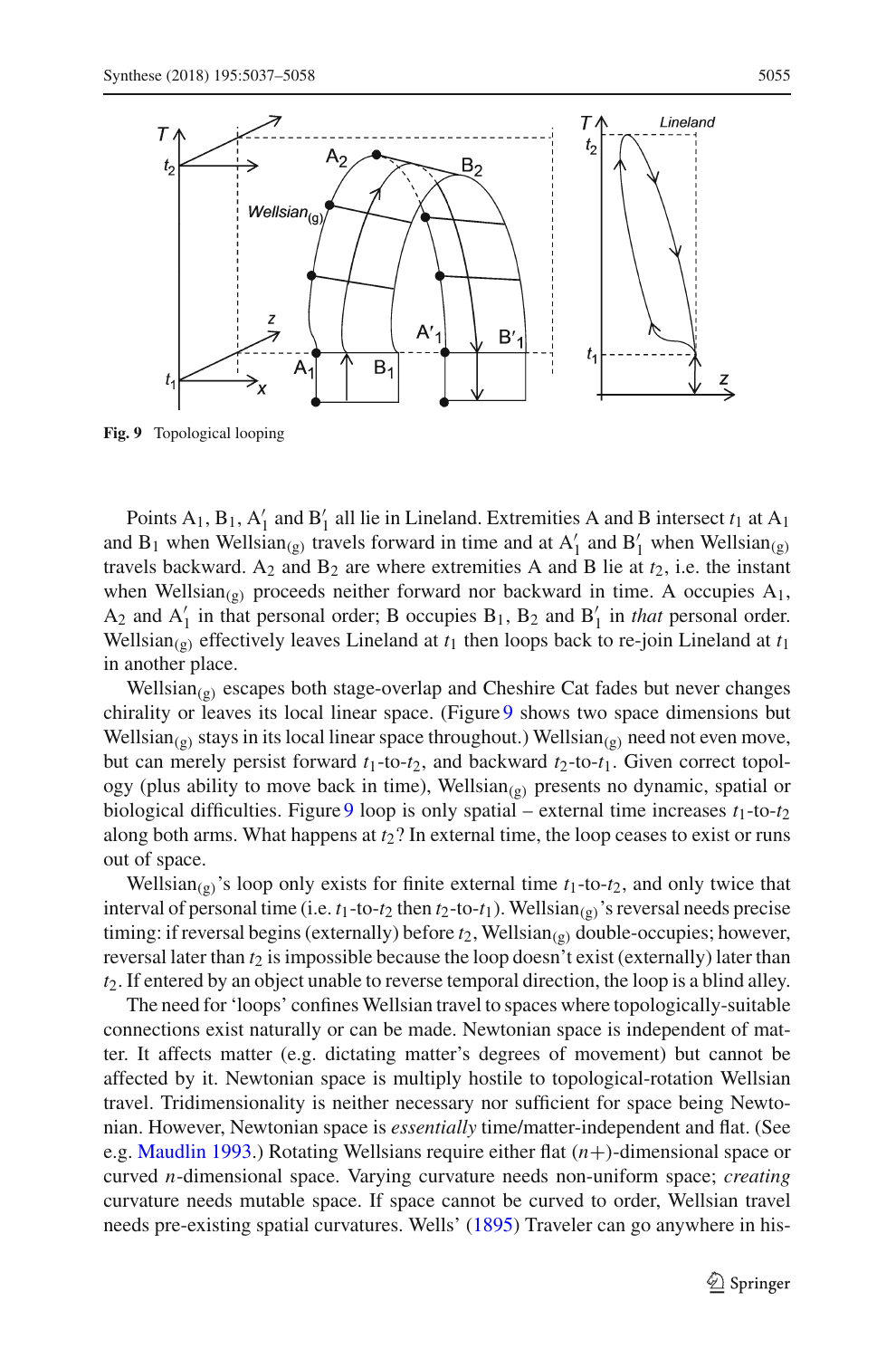tory; Cliffordian Wellsians are restricted by available spatial curvatures and so stand to space rather as Gödelians do to spacetime.

Clifford's time-evolving, locally-curved space remains Newtonian *qua* being absolute, unaffectable by matter and substantival. Letting space and matter-distribution interact reciprocally comes closer to general relativity. Call *matter-affectable*, locallycurved, absolute space 'neo-Cliffordian'. Neo-Cliffordian spaces allow the local topological (e.g. 'loop') connections requisite for survivable reversals. Such spaces can also remain time-independent substances even if their structures vary over time. (Neo-)Cliffordian time can remain Newtonian, i.e. uniform, independent of space and matter, unaffectable by matter and (crucially) possessing global timeslices.

Controllable Wellsian travel needs plastic neo-Cliffordian spatial structure. Such permits topological connections that let travelers rotate relative to global space but retain constant orientation relative to their local space. This in turn requires suitablylarge (and enduring) curved regions that join smoothly to otherwise uniform space. Given natural correctly-configured regions, Cliffordian universes could permit Wellsian travel even if spatial structure was immune from human control. Admittedly such regions would need to be comparatively common, accommodating and easy to locate if Wellsian travel were to be easy, frequent or regular. Also, even given free ingress/egress to topologically-suitable regions, some additional mechanism seems required for triggering Wellsians' temporal reversals. If such 'looped' regions temporally reverse their contents automatically, the process risks being involuntary (if not *de facto* Gödelian) and restricted. In contrast, Wells' [\(1895\)](#page-21-0) Traveler can theoretically visit all time and space.

An electrostatic puzzle remains to be addressed. If Wheeler–Feynman backwardmatter *is* antimatter, what prevents even neo-Cliffordian Wellsians suffering mutual annihilation when their phases connect? Perhaps any requisite 'warping' should also affect local time-direction, so rotating Wellsians hold constant orientation relative to local space *and time*. But if warping means travelers also share time's local (i.e. not global) direction, any resulting travel is Gödelian, i.e. not Wellsian at all. However, phases of hyper-rotating Wellsians meet only as unextended objects at instants and not as extended objects over extended times. The mutual annihilation problem vanishes if 'at-at' temporal direction theories mean objects are strictly chargeless at *any* instant, apex or otherwise. So 'at-at' temporal directionality means reversing Wellsians need not become anti-matter, while neo-Cliffordian travel dissolves double occupancy.

#### <span id="page-19-0"></span>**11 Conclusions**

Although such was perhaps not their aim, [Grey](#page-20-2) [\(1999](#page-20-2)), [Le Poidevin](#page-20-3) [\(2005](#page-20-3)) show continuous, controllable and survivable backward Wellsian travel can't occur *in strictly Newtonian space*. Newtonian spaces threaten time travelers with metaphysical, physical and biological challenges, including discontinuities, co-occupancy, Cheshire Cats, chimeras, singularities and fluid-loss. These problems are no respecters of size— Wellsian atoms face discontinuity/co-occupancy dilemmas as much as humans.

Some problems (e.g. discontinuity and co-occupancy) are mutually exclusive but solving some generates others, (e.g. Cheshire Cat fades as solutions to co-occupancy).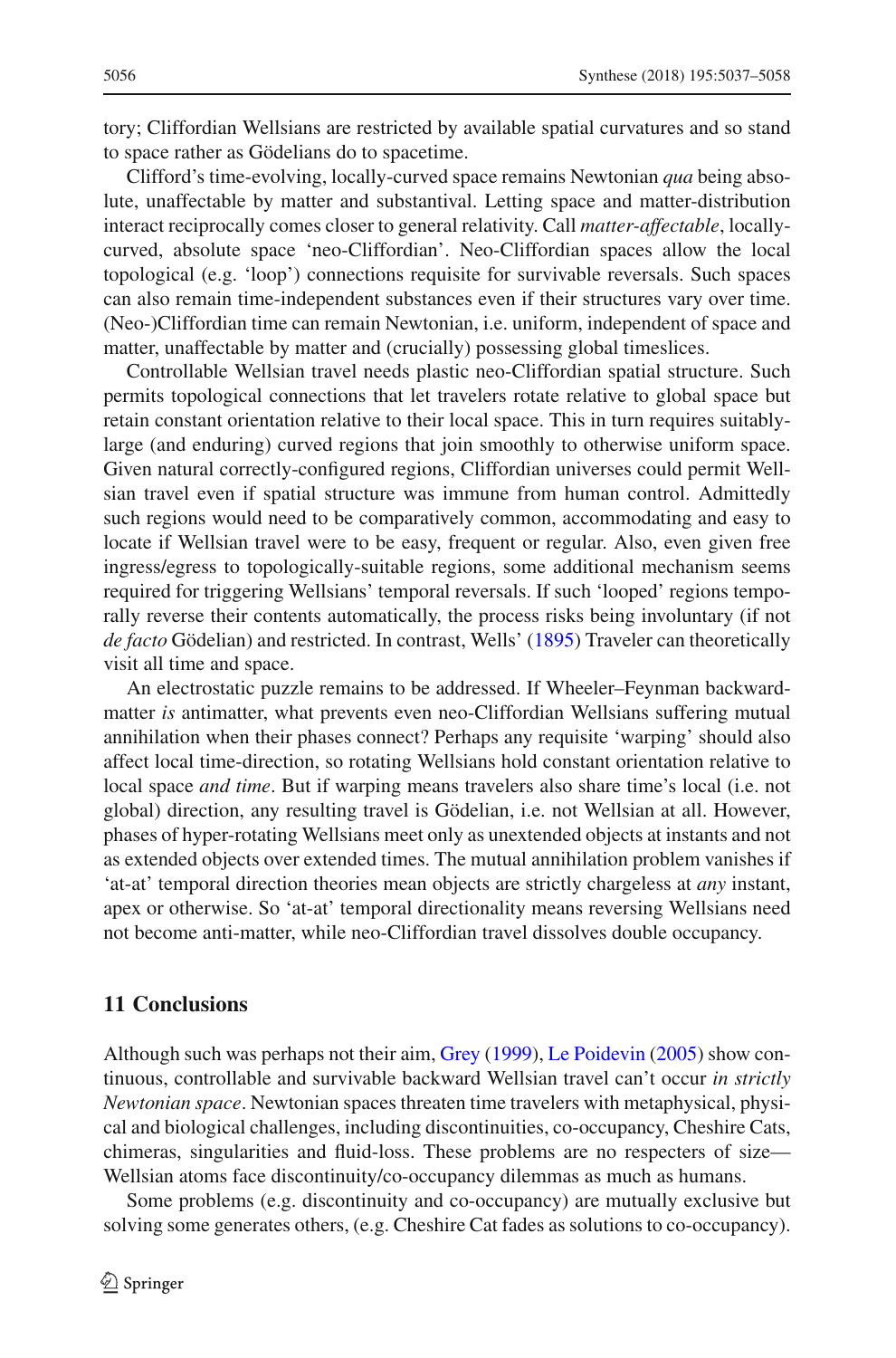However, *pace* [Grey](#page-20-2) [\(1999](#page-20-2)), [Le Poidevin](#page-20-3) [\(2005](#page-20-3)), extended Wellsians *can* reverse temporal direction, granted space has extra dimensions or (preferably) variable topology. Wellsians fare best in warped space but do not require Gödelian 'warped' time. Hence even if Gödel travel is not time travel, absolute time need not forbid time travel.

So time travel can occur even if Gödel travel is either impossible or not true time travel. Physical objects can reverse in Newtonian time. While [Clifford](#page-20-16) [\(1886](#page-20-16)) suggests some spatial resources for Wellsians, Wellsians' best bet are flexible 'neo-Cliffordian' worlds. In such worlds, time and space remain separate substances yet matter and space can reciprocally affect each other and create local topological identifications. Unlike Newtonian space,Wellsian (neo-Cliffordian) space must be mutable and curved. Hence Newtonian space poses greater hazards for aspirant Wellsians than Newtonian time. To enjoy unrestricted time-travel, Wellsians must be able to change space itself.

**Acknowledgements** Many thanks to two anonymous *Synthese* referees for helpful comments on earlier drafts of this paper. Many thanks too to my 'Philosophy of Time Travel' students over the years for entertaining and informative discussions—in particular Cat Mcdonald-Wade, Emily Paul and Vivek Santayana. A special mention too to Oliver Lunel for the 'cryogenics' suggestion. I first encountered the idea of rotating a three-dimensional time traveler through four-dimensional space in Grant Morrison's *The Invisibles*, (New York: Vertigo/D.C. Comics, 1994–2000)

**Open Access** This article is distributed under the terms of the Creative Commons Attribution 4.0 International License [\(http://creativecommons.org/licenses/by/4.0/\)](http://creativecommons.org/licenses/by/4.0/), which permits unrestricted use, distribution, and reproduction in any medium, provided you give appropriate credit to the original author(s) and the source, provide a link to the Creative Commons license, and indicate if changes were made.

#### **References**

<span id="page-20-5"></span>Abbott, A. (1884). *Flatland: A romance of many dimensions*. Cambridge: Cambridge University Press.

<span id="page-20-10"></span>Barrow, J. D., & Da˛browski, M. P. (1998). Gödel universes in string theory. *Physical Review D*, *58*, 1–5.

<span id="page-20-15"></span>Bernstein, S. (2015). Nowhere man: Time travel and spatial location. *Midwest Studies in Philosophy*, *39*, 158–168.

- <span id="page-20-9"></span>Bourne, C. (2006). *A future for presentism*. Oxford: Oxford University Press.
- <span id="page-20-16"></span>Clifford, W. (1886). *The common sense of the exact sciences*. London: Kegan Paul. Ed. Karl Pearson.
- <span id="page-20-6"></span>Dowe, P. (2000). The case for time travel. *Philosophy*, *75*, 441–451.
- <span id="page-20-1"></span>Earman, J. (1995). *Bangs, crunches, whimpers and shrieks, singularities and acausalities in relativistic spacetimes*. Oxford: Oxford University Press.

<span id="page-20-13"></span>Feynman, R. (1949). The theory of positrons. *Physical Review*, *76*, 749–759.

- <span id="page-20-7"></span>Geduld, H. (1987). *The definitive time machine: A critical edition of H. G. Wells's scientific romance with introduction and notes*. Bloomington: Indiana University Press.
- <span id="page-20-8"></span>Gibbard, A. (1975). Contingent identity. *Journal of Philosophical Logic*, *1975*, 187–221.
- <span id="page-20-0"></span>Gödel, K. (1949). An example of a new type of cosmological solutions of Einstein's field equations of gravitation. *Reviews of Modern Physics*, *21*, 447–450.

<span id="page-20-2"></span>Grey, W. (1999). Troubles with time travel. *Philosophy*, *74*, 55–70.

- <span id="page-20-3"></span>Le Poidevin, R. (2005). The Cheshire Cat problem and other spatial obstacles to backwards time travel. *The Monist*, *88*, 336–352.
- <span id="page-20-4"></span>Lewis, D. (1976). The paradoxes of time travel. *American Philosophical Quarterly*, *13*, 145–152.
- <span id="page-20-12"></span>Lewis, D. (1986). *On the plurality of worlds*. Oxford: Blackwell.
- <span id="page-20-14"></span>Lindgren, W., & Banchoff, T. (2010). *Flatland by Edwin A. Abbott: An edition with notes and commentary*. Cambridge: Cambridge University Press.
- <span id="page-20-11"></span>Lofting, H. (1920). *The story of Doctor Dolittle*. London: Frederick A. Stokes.
- <span id="page-20-17"></span>Maudlin, T. (1993). Buckets of water and waves of space: Why space-time is (probably) a substance. *Philosophy of Science*, *27*, 183–203.